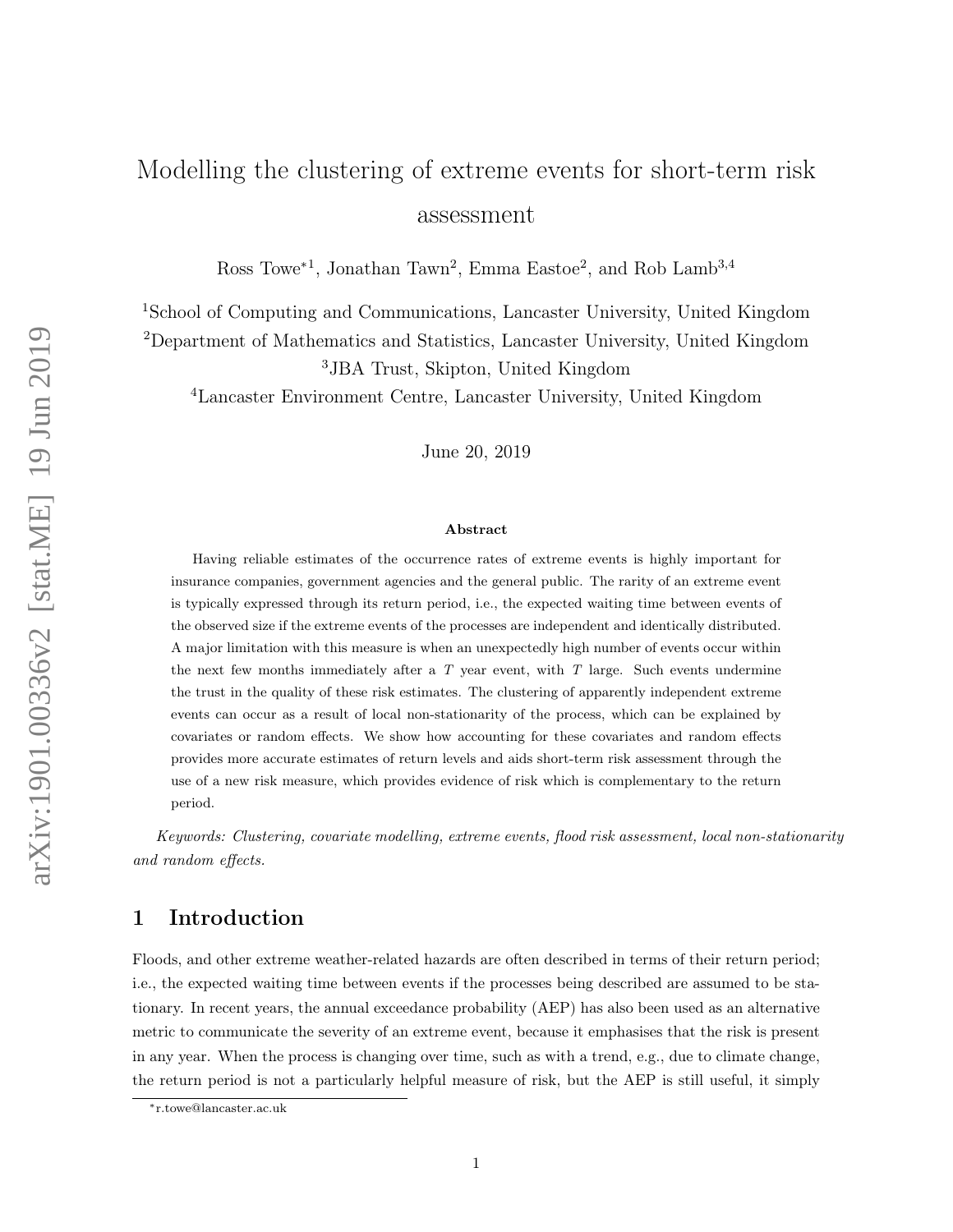changes from year to year. When the process has such non-stationarity a number of alternative ways of best presenting the associated risk over time have been proposed [\(Rootzén and Katz, 2013;](#page-20-0) [Cheng](#page-18-0) [et al., 2014\)](#page-18-0). Here, we examine deficiencies in the return period and AEP descriptions for stationary process when separate independent flood events cluster in time, and we propose an additional risk measure to address the consequent difficulty in properly communicating this risk.

During the winter of 2015/2016, the north west of the United Kingdom experienced a sequence of storm events known as Desmond, Eva and Frank. Sustained heavy rainfall caused approximately £1.6billion of economic damages, flooded 21,000 properties and severed major transport routes including the west coast train line being closed for a number of months [\(Agency, 2018\)](#page-18-1). For some communities, it was the latest in a series of repeated flood events, such as in Carlisle, which had flooded badly in 1979, 1980, 1984 and 2005. Similar experiences have been felt elsewhere in the UK e.g., for Harbertonford on the river Harbourne in Devon, a number of Environment Agency studies have tried to determine how best to alleviate the risk of flooding. This is because Harbertonford was flooded 21 times in the last 60 years and from 1998 to 2000 was flooded on six individual occasions [\(Bradley, 2005;](#page-18-2) [Cresswell, 2012\)](#page-19-0).

This reoccurrence of extreme events illustrates long-term problems with the miscommunication of risk to the general public and decision makers [\(Vogel et al., 2011;](#page-20-1) [Cooley, 2013;](#page-18-3) [Olseon, 2015\)](#page-20-2), which stems from a historical confusion of long- and short-term risks through a single risk measure, namely the return period. The return level  $z_T$  is associated with the return period T, through the distribution function G of the annual maximum by  $G(z_T) = 1 - 1/T$  and the AEP being  $T^{-1}$ . For this paper we refer to  $T$  as being the return period. Strictly  $T$  is the return period of the annual maxima, with  $T_{ALL} = -1/\log(1-T)$  being the expected waiting time between exceedances of  $z_T$  for all of the data, where  $T_{ALL} \approx T - 0.5$  for  $T > 20$ . A major limitation with the return period as a risk measure is that there are regular occurrences when within the few months following a T year event  $(T > 50 \text{ year})$ another event of similar or greater severity occurs. This undermines the reputation of statisticians and flood risk managers.

The problem is that the current method of communicating the severity of an event focusses on the process being stationary, whereas there are many examples where this is not the case [\(Black](#page-18-4) [and Werritty, 1997;](#page-18-4) [Hannaford and Buys, 2012;](#page-19-1) [Gilleland et al., 2017\)](#page-19-2). Clustering of apparently independent extreme events exists as a result of local non-stationarity of the process. Flood risk managers need methods to assess the short-term risk of the reoccurrence of flooding after large events have been observed, which the return period is unable to capture if G changes from year-to-year.

In some environmental applications the standard convention is to model the maxima of the data as being identically distributed and to ignore the potential effects of covariates. There are two different univariate approaches: either a block maxima based approach or the method considered here, which looks at exceedances above a predetermined threshold. We adopt the latter approach due to the efficiency gains in maximising the available information in the data as well as it providing an analysis at a temporal scale for which detecting covariate-response relationships is easier [\(Coles, 2001\)](#page-18-5). There are two alternative threshold approaches, the generalised Pareto distribution [\(Davison and Smith,](#page-19-3) [1990\)](#page-19-3) and the non-homogeneous Poisson process [\(Smith, 1989\)](#page-20-3). We adopt the latter approach as it is most easy to parametrise non-stationarity. For example, a linear trend is accounted for in the location parameter of the Poisson process approach unlike for the generalised Pareto approach which instead needs both the rate of exceedance and the scale parameters to change in a non-linear fashion [\(Coles,](#page-18-5)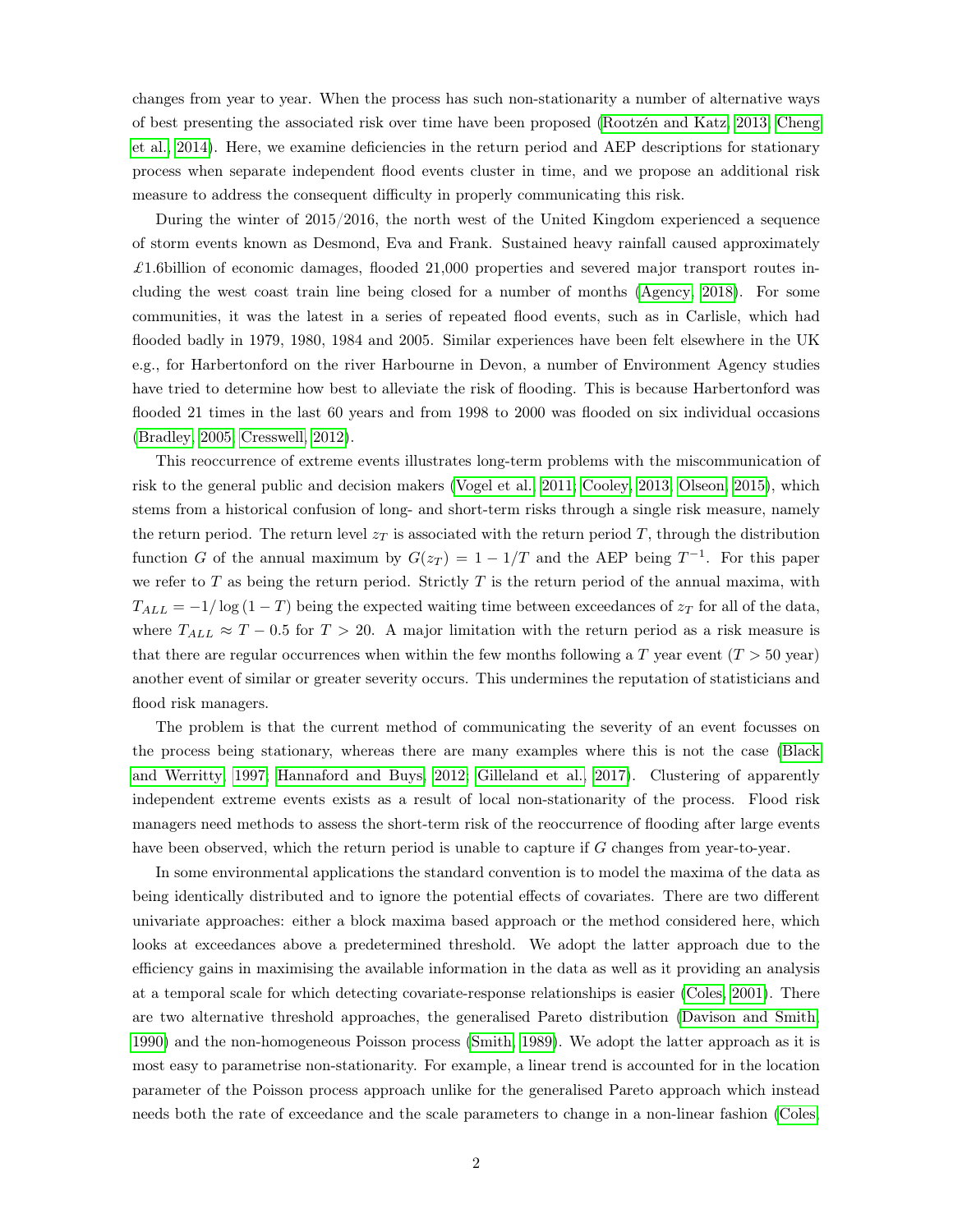<span id="page-2-2"></span>[2001\)](#page-18-5).

<span id="page-2-0"></span>

<span id="page-2-1"></span>Figure 1: Exceedance and inter-arrival times for independent storm season events extracted from a south Devon river flow time series above thresholds  $u_1$ ,  $u_2$  and  $u_3$  corresponding to 0.7, 0.8 and 0.9 quantiles. (a): Clustering of extreme events with the crosses representing the set of event times. (b): Probability-Probability plots of inter-arrival times for exceedances of  $u_1$ ,  $u_2$  and  $u_3$  respectively,  $95\%$ tolerance bands on each plot are derived under the assumption that inter-arrivals are exponentially distributed. The grey line shows the line of equality.

The threshold based approaches typically assume that observations are independent and identically distributed (iid). To ensure this is the case, declustering of extreme values is performed to obtain independent extreme events for modelling and inference. The most widely used method to decluster extreme observations is the runs method of [Ferro and Segers](#page-19-4) [\(2003\)](#page-19-4). The runs method predetermines an event window,  $w$ , and periods with at least  $w$  consecutive observations below the threshold are deemed to define separate independent events. Only the cluster maximum is extracted from each event, to produce a set of independent extreme observations. However, for a declustered river flow time series for a south Devon catchment focussing only on the storm season data, Figure [1a](#page-2-0) shows that, over a range of thresholds, clusters of extreme events still exist. If the events were iid, the occurrence times would be well approximated by a Poisson process with exponentially distributed inter-arrival times. The assumption of an exponential distribution is assessed in Figure [1b](#page-2-1) by use of P-P plots. Figure [1b](#page-2-1) shows that the inter-arrival times do not follow an exponential distribution, instead the data have a greater probability of short waiting times than is expected under an exponential distribution, and this finding arises for all of the three thresholds choices, that are illustrated in Figure [1.](#page-2-2)

We will show that this clustering of independent events can be described by local non-stationarity, a local change in the marginal distribution of the process. Ignoring this feature leads to biased return period estimates and an over-optimistic assessment of risk following an extreme event. In many cases, local non-stationarity might be linked to changes in climatic covariate values. Previous studies have shown that metrics such as the North Atlantic Oscillation (NAO) or the Southern Oscillation Index (SOI) influence the weather conditions in their respective spatial regions [\(Trigo et al., 2002;](#page-20-4) [Hurrell](#page-19-5) [et al., 2003\)](#page-19-5). Recent research has also focused on the influence of atmospheric rivers (defined as a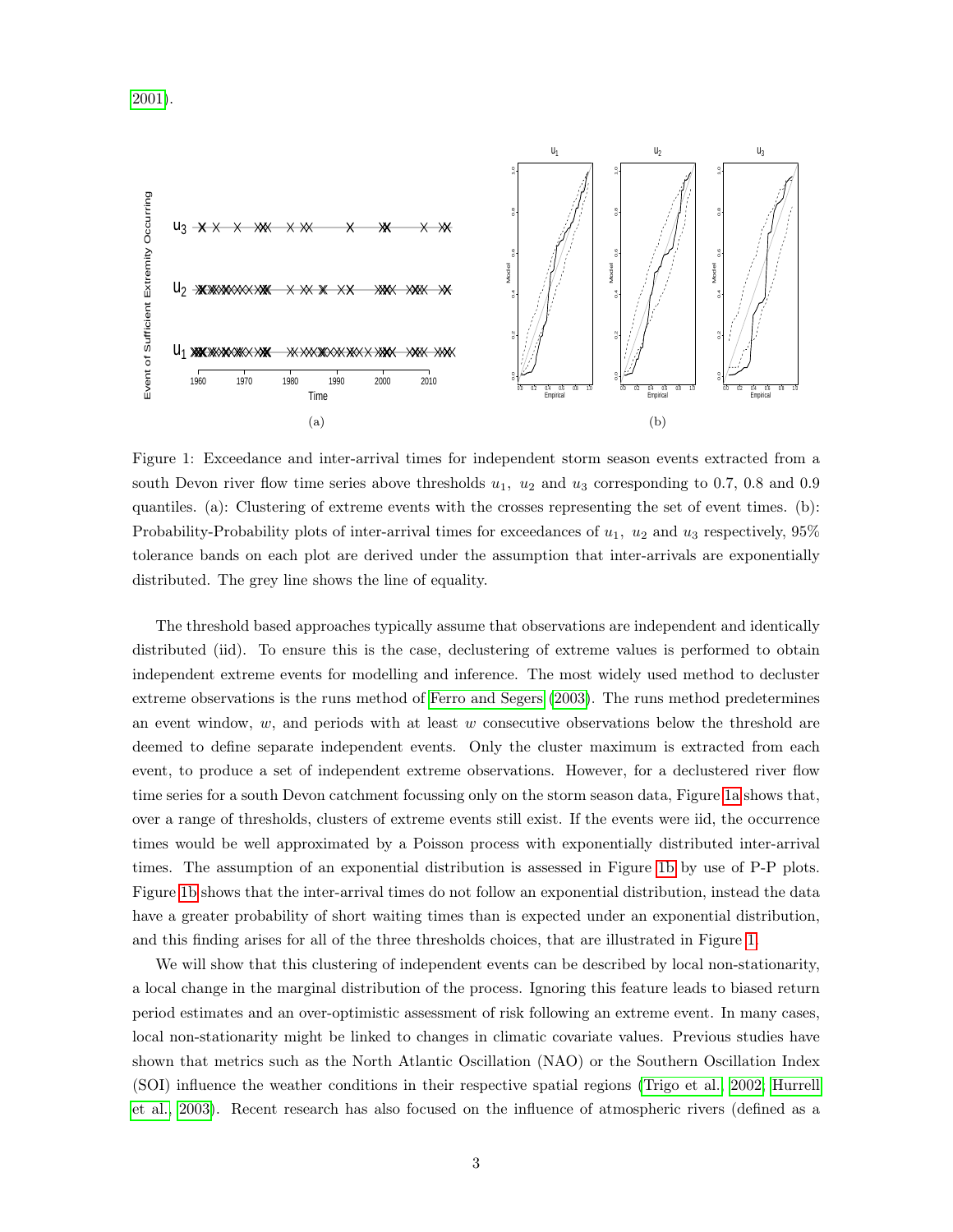concentrated narrow channel of heavy vapour) and their influence on winter flooding in the United Kingdom [\(Lavers et al., 2013\)](#page-19-6), which has the potential to identify different covariate effects by spatial location.

Detecting how a covariate affects the response (such as river level) can help to improve estimates of return levels and reduce the uncertainty in parameter estimates [\(Coles, 2001\)](#page-18-5). In some cases, there is knowledge of the type of covariates that affect the process of the interest but the data on the covariate are unavailable, or we may have the right covariates but we are unsure of the appropriate functional form of them. Therefore, we adopt similar methods to [Eastoe and Tawn](#page-19-7) [\(2010\)](#page-19-7) and [Eastoe](#page-19-8) [\(2019\)](#page-19-8) to account for the unavailable covariates, through the inclusion of random effects in the parameters of the extreme value models. These approaches are particularly beneficial for accounting for presumed large-scale climatic covariates at small environmental scales, where detecting meaningful relationships is particularly difficult. Accounting for unavailable covariate information through random effect modelling can also improve marginal estimates and reduce the uncertainty in estimates of return values through using more physically realistic statistical models to capture the behaviour of river flow data.

This paper will present a novel measure to help inform about short-term risk assessment from local non-stationarity; it will provide additional information to the return period which integrates out the local non-stationarity. The proposed measure characterises the heightened short-term risk of extreme events given the occurrence of a  $T$  year event at time  $t$  in a season. It is similar in interpretation to the definition of relative risk from epidemiology. The risk measure is  $R_T^{(t)}$  with  $0 < R_T^{(t)} < \infty$ : if  $R_T^{(t)} = 1$ there is no change in risk, if  $R_T^{(t)} > 1$  ( $R_T^{(t)} < 1$ ) there is an increased (decreased) risk of observing another extreme event for the remainder of the season. Estimates of this new measure can be derived from our models of local non-stationarity of extreme events. The risk measure is illustrated with both simulated and observed data.

The structure of the paper is as follows: Section [2](#page-3-0) defines the required underlying univariate extreme value theory used to define the risk measure. Section [3](#page-7-0) presents the risk measure methodology and this is illustrated through simulation studies in Section [4.](#page-9-0) The short-term risk measure is then illustrated in Section [5](#page-11-0) in the context of a case study using peak river flow data from Devon. We also provide a practical interpretation of how this risk measure can be used for short-term risk assessment to convey more clearly the reoccurrence chance of extreme events and to help clarify the misinterpretation of an event's return period.

# <span id="page-3-0"></span>2 Univariate extreme value theory

## 2.1 Non-homogeneous Poisson process

Consider an iid sequence of random variables  $Z_1, \ldots, Z_n$ , and let  $M_n = \max\{Z_1, \ldots, Z_n\}$ . If the distribution of the linearly normalised variable  $(M_n - b_n)/a_n$ ,  $a_n > 0$ , converges to a non-degenerate distribution as  $n \to \infty$ , this non-degenerate distribution G must be the generalised extreme value distribution (GEV) [\(Coles, 2001\)](#page-18-5), i.e.,

<span id="page-3-1"></span>
$$
\mathbb{P}\left(\frac{M_n - b_n}{a_n} \leq z\right) \to G(z),\tag{2.1}
$$

where  $G(z)$  takes the following form,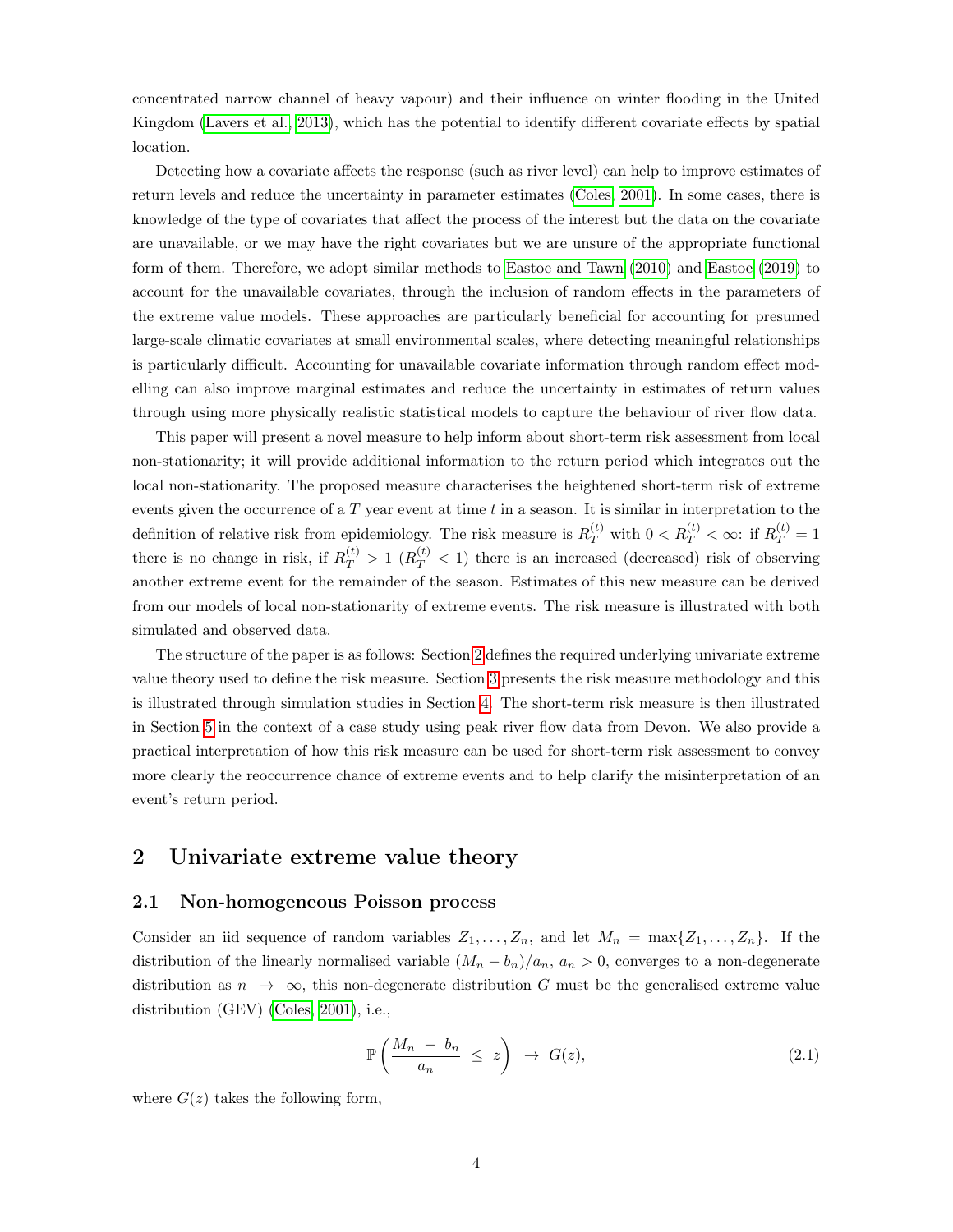<span id="page-4-0"></span>
$$
G(z) = \exp\left\{-\left[1 + \xi \left(\frac{z-\mu}{\sigma}\right)\right]_+^{-\frac{1}{\xi}}\right\},\tag{2.2}
$$

with the notation  $[z]_+ = \max\{z, 0\}$ . The GEV distribution function [\(2.2\)](#page-4-0) is defined through three parameters; location  $\mu \in \mathbb{R}$ , scale  $\sigma > 0$  and shape  $\xi \in \mathbb{R}$ . We may be interested in the maximum up to a scaled time  $t \in (0,1]$ , i.e.,  $M_{1:\lfloor tn \rfloor}$ , where here and subsequently  $M_{i:j} = \max\{Z_i, \ldots, Z_j\}$  for  $i < j$ , and |x| denotes the integer part of x, for example the index |tn| is the number of these n random variables that have been observed up until scaled time t. The distribution of the maximum  $M_{1:\{tn\}}$ also converges to a non-degenerate distribution as  $n \to \infty$ 

$$
\mathbb{P}\left(\frac{M_{1:\lfloor tn\rfloor}-b_n}{a_n} \leq z\right) \to G^t(z),\tag{2.3}
$$

.

with G given by expression  $(2.2)$ . The point process representation is an extension of limit  $(2.1)$  from maxima to all large values and requires the same asymptotic assumptions. Consider a sequence of point processes  $P_n$ , defined on  $\mathbb{R}^2$ , with

<span id="page-4-1"></span>
$$
P_n = \left\{ \left( \frac{i}{(n+1)}, \frac{Z_i - b_n}{a_n} \right) : i = 1, \ldots, n \right\},\
$$

that converge to a non-homogeneous Poisson process  $P$ . The scaling of  $P_n$  is chosen so that the first component, time, is scaled to the interval  $(0, 1)$  (essentially a normalised temporal index for the random variable  $Z$ ). The second component of  $P_n$ , the maximum of the normalised points, converges in distribution to a non-degenerate limit, given by equation [\(2.1\)](#page-3-1). The point process  $P_n \to P$  as  $n \to \infty$ , on the set  $[0,1] \times (u,\infty)$  for all  $u < z$  with u defined such that  $u = \sup\{z : G(z) = 0\}$ , for  $G(z)$  in equation [\(2.2\)](#page-4-0), where P is a non-homogeneous Poisson process with intensity of the form

$$
\lambda(z,t) = \frac{1}{\sigma} \left[ 1 + \xi \left( \frac{z - \mu}{\sigma} \right) \right]_+^{-\frac{1}{\xi} - 1}
$$

The integrated intensity for the set  $A_u = [t_1, t_2] \times [u, \infty]$  is

$$
\Lambda(A_u) = (t_2 - t_1) \left[ 1 + \xi \left( \frac{u - \mu}{\sigma} \right) \right]_+^{-\frac{1}{\xi}},
$$

i.e.,  $\Lambda(A_u)$  is the expected number of points of P in the set  $A_u$ .

In a modelling context, the asymptotic limit for the point process representation is assumed to hold for large n, i.e., above a high threshold u with the normalising constants  $a_n > 0$  and  $b_n$  absorbed into the location and scale parameters of the non-homogeneous Poisson process. In the stationary case, the likelihood [\(Coles, 2001\)](#page-18-5) for the points that are above the threshold u, denoted by  $z_{1:n_u} = (z_1, \ldots, z_{n_u})$ , is

$$
L(\mu, \sigma, \xi; \mathbf{z}_{1:n_u}) \propto \exp\left\{-n_y \left[1 + \xi \left(\frac{u-\mu}{\sigma}\right)\right]_+^{-1/\xi}\right\} \prod_{i=1}^{n_u} \frac{1}{\sigma} \left[1 + \xi \left(\frac{z_i-\mu}{\sigma}\right)\right]_+^{-\frac{1}{\xi}-1} \tag{2.4}
$$

where  $n_y$  is the number of years of data ( $n_y$  could also be the number of blocks, for example the number of winters). With this choice of  $n_y$ , the annual (equivalently block) maximum follows a GEV( $\mu, \sigma, \xi$ ) distribution. Inference is performed by using maximum likelihood estimation.

For standard risk assessments we need to estimate the T year return values denoted by  $z_T$ , defined in Section [1.](#page-0-0) In the stationary case, we estimate  $z_T$  by

$$
\hat{z}_T = \hat{\mu} + \frac{\hat{\sigma}}{\hat{\xi}} \left\{ \left[ -\log\left(1 - \frac{1}{T}\right) \right]^{-\hat{\xi}} - 1 \right\},\tag{2.5}
$$

where  $(\hat{\mu}, \hat{\sigma}, \hat{\xi})$  are estimates obtained by maximising likelihood [\(2.4\)](#page-4-1).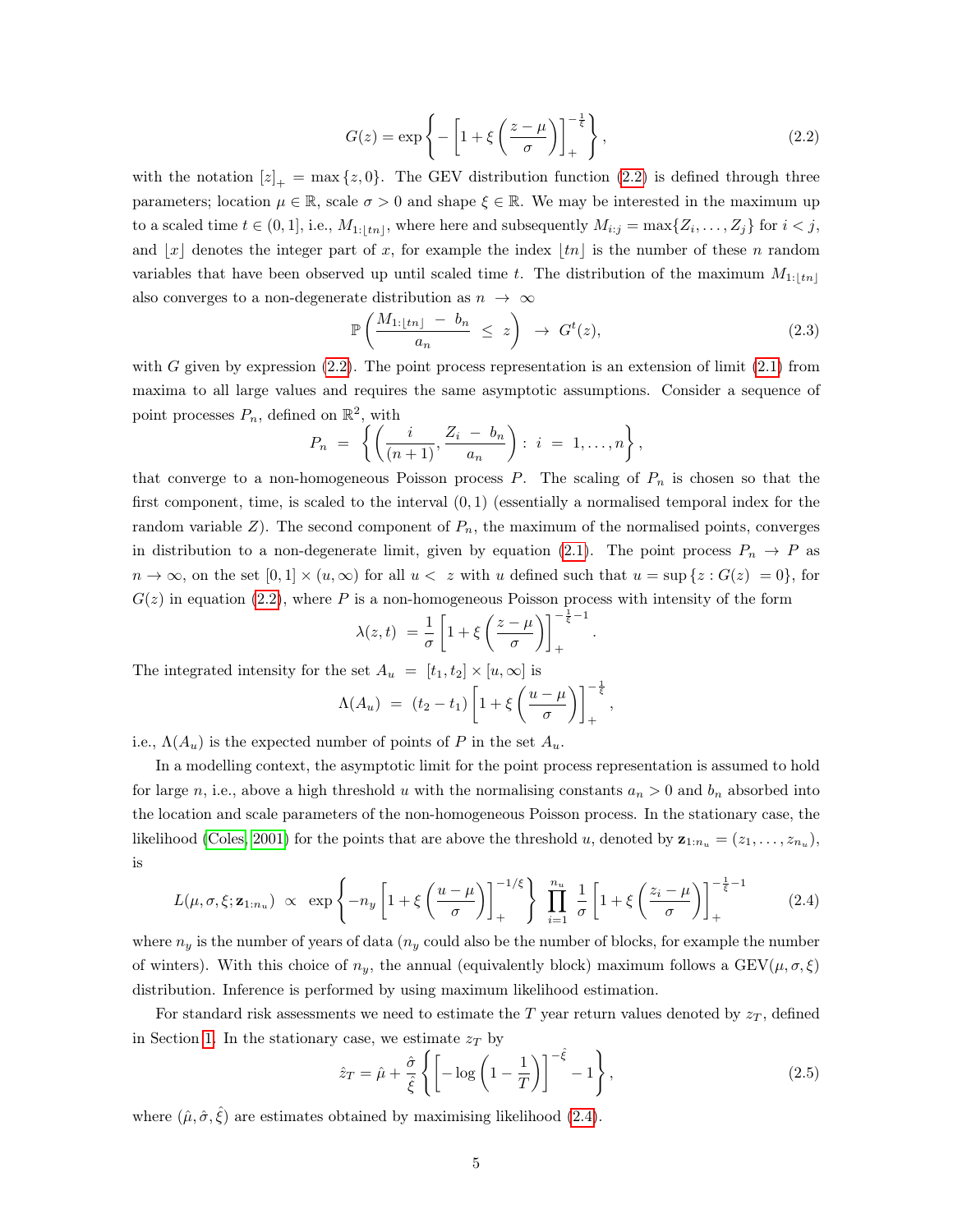## <span id="page-5-1"></span>2.2 Observed covariates

In many cases, the distribution of extreme values will be dependent on covariates. This results in the points of the non-homogeneous Poisson process now being independent but non-identically distributed. The covariate space instead of the time space is now considered and as a result points are no longer assumed to be observed uniformly across the space. We initially consider the case where the covariate changes at every observation of  $Z_t$ . Covariate effects can be accounted for in all three parameters of the Poisson process. We focus on a scalar covariate S with corresponding density function  $h(s)$ . If the nonhomogeneous Poisson process then has parameters  $\{\mu(s), \sigma(s), \xi(s)\}\$  when  $S = s$ , the corresponding intensity is

<span id="page-5-0"></span>
$$
\lambda(z,s) = n_y \frac{h(s)}{\sigma(s)} \left[ 1 + \xi(s) \left( \frac{z - \mu(s)}{\sigma(s)} \right) \right]_+^{-\frac{1}{\xi(s)} - 1},
$$

and the integrated intensity on  $B_u = [-\infty, \infty] \times (u, \infty)$ , is

$$
\Lambda(B_u) = n_y \int_{-\infty}^{\infty} \left[ 1 + \xi(s) \left( \frac{u - \mu(s)}{\sigma(s)} \right) \right]_+^{-\frac{1}{\xi(s)}} h(s) \, \mathrm{d}s. \tag{2.6}
$$

The integrated intensity, stated in equation [\(2.6\)](#page-5-0), is evaluated through the use of numerical integration as typically closed form expressions cannot be obtained. In particular a kernel density estimate for  $h(s)$  using all marginal S data is required.

In the presence of non-stationarity due to covariate  $S$ , the likelihood in  $(2.4)$  becomes

$$
L \propto \exp\left\{-n_y \int_{-\infty}^{\infty} \left[1+\xi(s)\left(\frac{u-\mu(s)}{\sigma(s)}\right)\right]_{+}^{-\frac{1}{\xi(s)}} h(s)ds\right\} \times \prod_{i=1}^{n_u} \frac{1}{\sigma(s_i)} \left[1+\xi(s_i)\left(\frac{z_i-\mu(s_i)}{\sigma(s_i)}\right)\right]_{+}^{-\frac{1}{\xi(s_i)}-1},
$$

where  $L = L(\mu, \sigma, \xi; \mathbf{z}_{1:n_u}, \mathbf{s}_{1:n_u})$ , with  $(\mu, \sigma, \xi)$  being the parameters of  $\mu(s), \sigma(s), \xi(s)$  and  $\mathbf{s}_{1:n_u} =$  $(s_1, \ldots, s_{n_u})$  are the covariates associated with extreme values  $z_{1:n_u}$ . Here we can drop the  $h(s)$  terms in the product as they do not involve  $\mu$ ,  $\sigma$  and  $\xi$ . The standard method to incorporate covariates is to use linear models, with appropriate link functions [\(Davison and Smith, 1990\)](#page-19-3), however other more flexible methods such as generalised additive models or splines can also be incorporated into the parameters [\(Chavez-Demoulin and Davison, 2005;](#page-18-6) [Yee and Stephenson, 2007\)](#page-20-5). Regardless of the method being used to model  $\mu(s)$ ,  $\sigma(s)$  and  $\xi(s)$ , the T year return level  $z_T$  solves the equation

$$
\exp\left\{-\int_{-\infty}^{\infty}\left[1+\xi(s)\left(\frac{z_T-\mu(s)}{\sigma(s)}\right)\right]_{+}^{-\frac{1}{\xi(s)}}h(s)\mathrm{d}s\right\}=1-\frac{1}{T}.\tag{2.7}
$$

where the effect of the covariate  $S$  is integrated out.

A special case of a covariate relationship that we will consider is when both the covariate and its effect on the non-homogeneous Poisson process remain constant in each year (or equivalently during a season). Thus for the *i*th of the  $n_y$  years we have covariate  $s_i$  and the  $n_u$  exceedances of u being  $\mathbf{z}_{1:n_u} = \{z_{ij}, j = 1, \ldots, n_u(i)\},\$  where  $n_u(i)$  is the number of exceedances in year i with  $\sum_i n_u(i) = n_u.$ The likelihood  $L = L(\mu, \sigma, \xi; \mathbf{z}_{1:n_u}, \mathbf{s}_{1:n_y})$  is then

<span id="page-5-2"></span>
$$
L \propto \prod_{i=1}^{n_y} \left( \exp \left\{ -\left[ 1 + \xi(s_i) \left( \frac{u - \mu(s_i)}{\sigma(s_i)} \right) \right]_+^{-\frac{1}{\xi(s_i)}} \right\} \prod_{j=1}^{n_u(i)} \frac{1}{\sigma(s_i)} \left[ 1 + \xi(s_i) \left( \frac{z_{ij} - \mu(s_i)}{\sigma(s_i)} \right) \right]_+^{-\frac{1}{\xi(s_i)} - 1} \right).
$$
  

$$
\propto \exp \left\{ -\sum_{i=1}^{n_y} \left[ 1 + \xi(s_i) \left( \frac{u - \mu(s_i)}{\sigma(s_i)} \right) \right]_+^{-\frac{1}{\xi(s_i)}} \right\} \prod_{i=1}^{n_y} \prod_{j=1}^{n_u(i)} \frac{1}{\sigma(s_i)} \left[ 1 + \xi(s_i) \left( \frac{z_{ij} - \mu(s_i)}{\sigma(s_i)} \right) \right]_+^{-\frac{1}{\xi(s_i)} - 1}.
$$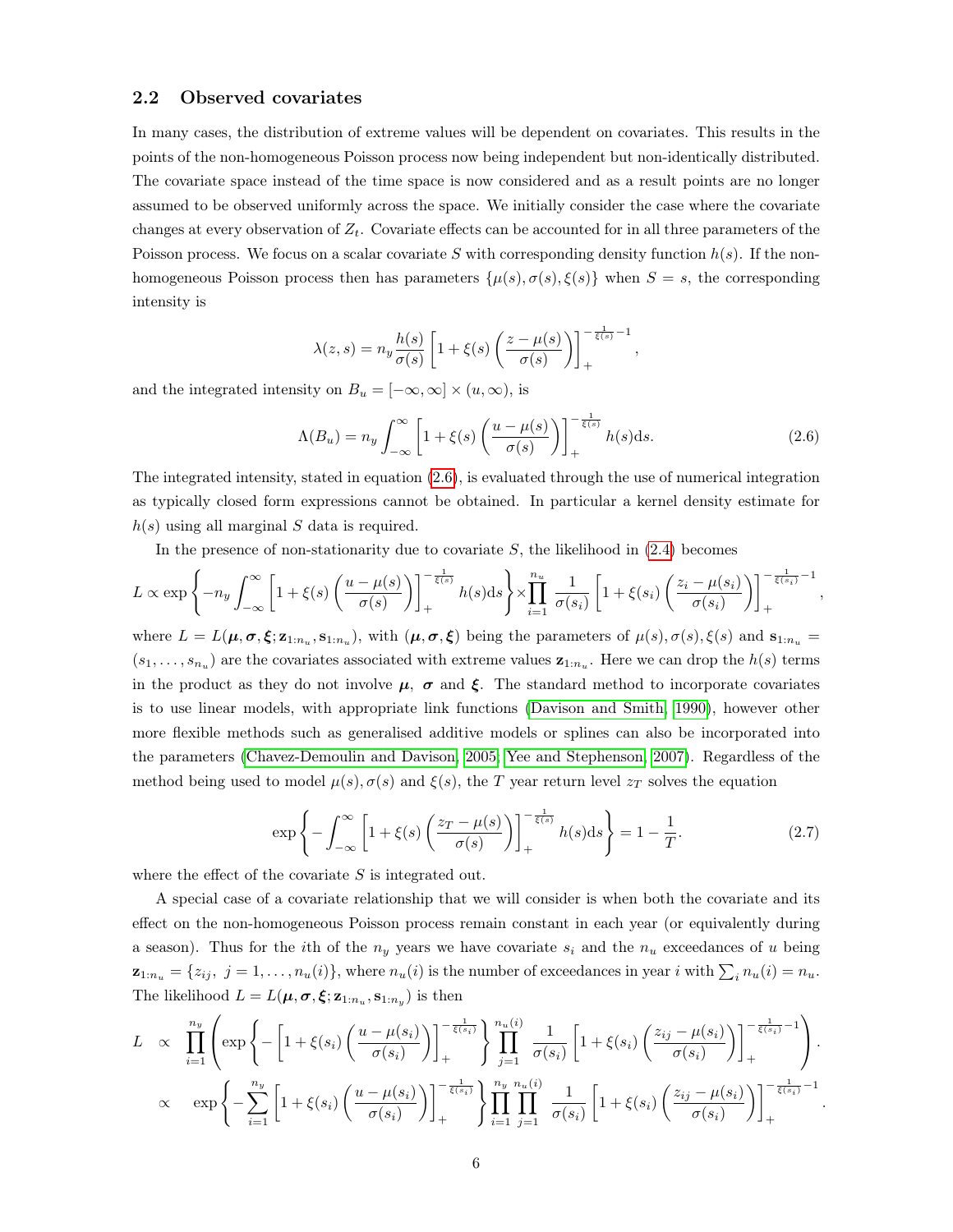## <span id="page-6-1"></span>2.3 Unavailable covariates

It will not always be possible to obtain an appropriate covariate  $S$  as required by the models in Section [2.2.](#page-5-1) In this situation, we want to account for covariates without explicitly stating their value. This leads to the adoption of unavailable covariates, otherwise known as random effects [\(Laird and](#page-19-9) [Ware, 1982\)](#page-19-9), into the model. Random effects have been adopted to capture unexplained behaviour in a number of previous applications of extreme value theory [\(Cooley et al., 2007;](#page-19-10) [Cooley and Sain, 2010\)](#page-19-11). Similar methods were presented by [Eastoe](#page-19-8) [\(2019\)](#page-19-8) for the generalised Pareto distribution, however this is the first time that these models have been presented for the non-homogeneous Poisson process. As with covariates, these random effects can be incorporated into all three parameters of the nonhomogeneous Poisson process and can be different for all parameters. We assume that these random effects remain constant within each block of time (e.g., years)  $i = 1, \ldots, n_y$  and are iid over blocks. The collection of all random effects is denoted by  $\mathbf{r} = (\mathbf{r}_{\mu}, \mathbf{r}_{\sigma}, \mathbf{r}_{\xi})$  with  $\mathbf{r}_{\mu} = (r_{\mu,1}, \dots, r_{\mu,n_y})$ , where  $r_{\mu,i}$  is the random effect for  $\mu$  in year i and similarly for  $\mathbf{r}_{\sigma}$  and  $\mathbf{r}_{\xi}$ , and  $r_{i,j}$  is independent of  $r_{k,l}$  when  $(i, j) \neq (k, l)$  for all  $i, k = \mu, \sigma, \xi$  and  $j, l = 1, \ldots, n_y$ . This results in the following parametrisation of the non-homogeneous Poisson process (NHPP) parameters for a given block  $i$ 

$$
\mu(r_{\mu,i}) = \mu_0 + \mu_1 r_{\mu,i}; \ \log\left[\sigma(r_{\sigma,i})\right] = \sigma_0 + \sigma_1 r_{\sigma,i}; \ \xi(r_{\xi,i}) = \xi_0 + \xi_1 r_{\xi,i}, \tag{2.8}
$$

where  $(\mu, \sigma, \xi) = (\mu_0, \mu_1; \sigma_0, \sigma_1; \xi_0, \xi_1)$ . As the parametrisation in equation [\(2.8\)](#page-5-2) is linear in the random effect, we can assume that the random effects have zero mean and unit variance. For parsimony and computational convenience we assume that they jointly follow the multivariate Normal distribution

<span id="page-6-0"></span>
$$
\begin{bmatrix} r_{\mu_i} \\ r_{\sigma_i} \\ r_{\xi_i} \end{bmatrix} \sim \text{MVN} \left( \begin{bmatrix} 0 \\ 0 \\ 0 \end{bmatrix} , \Sigma = \begin{bmatrix} 1 & \rho_{\mu,\sigma} & \rho_{\mu,\xi} \\ \rho_{\mu,\sigma} & 1 & \rho_{\sigma,\xi} \\ \rho_{\mu,\xi} & \rho_{\sigma,\xi} & 1 \end{bmatrix} \right),
$$

where  $\Sigma$  is the covariance matrix and  $\rho = (\rho_{\mu,\sigma}, \rho_{\mu,\xi}, \rho_{\sigma,\xi})$  represents the correlations between the random effects incorporated into the specific parameters. The single site likelihood with the inclusion of random effects that remain constant over a given block is defined as follows

$$
L(\boldsymbol{\mu}, \boldsymbol{\sigma}, \boldsymbol{\xi}, \mathbf{r}_{1:n_y}, \boldsymbol{\rho}; \mathbf{z}_{1:n_u}) \propto \exp\left\{-\sum_{i=1}^{n_y} \left[1 + \xi(r_{\xi,i}) \left(\frac{u - \mu(r_{\mu,i})}{\sigma(r_{\sigma,i})}\right)\right]_+^{-\frac{1}{\xi(r_{\xi,i})}}\right\}
$$

$$
\times \prod_{i=1}^{n_y} \left\{\prod_{j=1}^{n_u(i)} \frac{1}{\sigma(r_{\sigma,i})} \left[1 + \xi(r_{\xi,i}) \left(\frac{z_{ij} - \mu(r_{\mu,i})}{\sigma(r_{\sigma,i})}\right)\right]_+^{-\frac{1}{\xi(r_{\xi,i})}-1}\right\} \phi(r_{\mu,i}, r_{\sigma,i}, r_{\xi,i}; \Sigma), \tag{2.9}
$$

where  $\phi$  is the probability density function of the standard multivariate Normal with covariance matrix  $\Sigma$ , so the density of the random effects is now included.

Unlike in Section [2.2,](#page-5-1) obtaining maximum likelihood estimates for the parameters and random effects in [\(2.9\)](#page-6-0) is difficult. As a result, the methods of [Eastoe](#page-19-8) [\(2019\)](#page-19-8) are adopted. We use a Bayesian framework and estimate the parameters using Markov chain Monte Carlo (MCMC) methods with a Metropolis-Hastings random walk [\(Gilks et al., 1995\)](#page-19-12). The adoption of Bayesian methods allows us to incorporate prior information, which can be ascertained from domain experts as described in [Coles and Tawn](#page-18-7) [\(1996\)](#page-18-7). In order to obtain convergence of the MCMC chains, the distributions from which parameters are proposed are tuned by using an adaptive algorithm until the optimal acceptance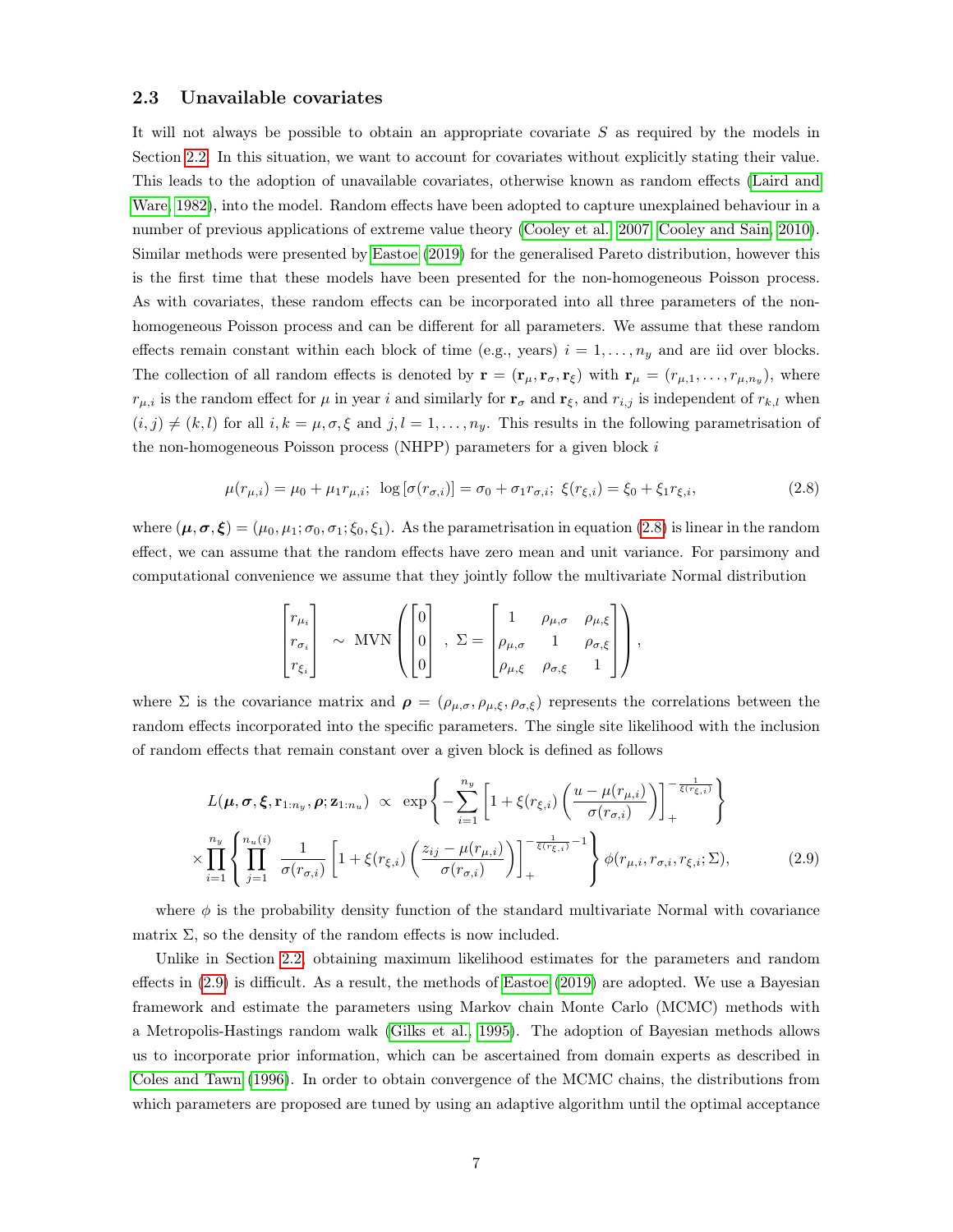rate is reached [\(Roberts and Rosenthal, 2009\)](#page-20-6). Standard visual assessments, such as trace plots, are performed to assess the convergence of the chains.

For a historical block i for which we have an estimate of the random effects, we can determine a block *i* specific return level  $z_{T,i}$  through solving equation [\(2.10\)](#page-7-1)

<span id="page-7-1"></span>
$$
\exp\left\{-\left[1+\hat{\xi}(\hat{r}_{\xi,i})\left(\frac{z_{T,i}-\hat{\mu}(\hat{r}_{\mu,i})}{\hat{\sigma}(\hat{r}_{\sigma,i})}\right)\right]_{+}^{-\frac{'}{\hat{\xi}(\hat{r}_{\xi,i})}}\right\} = 1 - \frac{1}{T},\tag{2.10}
$$

with the parameters and the random effect evaluated at the posterior estimates. If required, we can still obtain a single cross-year return year level curve by integrating over random effects

$$
\int_{\mathbb{R}^3} \exp\left\{-\left[1+\hat{\xi}(r_{\xi})\left(\frac{z_T-\hat{\mu}(r_{\mu})}{\hat{\sigma}(r_{\sigma})}\right)\right]_+^{-\frac{1}{\hat{\xi}(r_{\xi})}}\right\}\phi(\mathbf{r};\hat{\Sigma})d\mathbf{r}=1-\frac{1}{T}
$$
\n(2.11)

and solving to obtain an estimate of  $z_T$ .

## <span id="page-7-0"></span>3 Short-term risk measure

#### <span id="page-7-4"></span>3.1 Risk measure for threshold exceedance data

We propose a short-term risk measure that is updated for the rest of a block using information on the size of the largest event that has been observed up to this point in the block. Consider a window of normalised time [0, 1], for which the covariate remains constant and consider exceedances of a threshold u; above which the statistical model holds.

For a given time series suppose that a T-year event of size  $z_T$  is observed at time t. As a result of this event  $z_T$  we want to determine for the remainder of time period  $(t, 1]$ , the probability of observing an event of size greater than  $z_{T^*}$ , with  $z_{T^*} > u$ , corresponding to a  $T^*$  year return period event. We denote this by  $R_{T,T^*}^{(t)}$ . Most often we envisage that interest will be when  $T^* = T$ , i.e., any future events are as rare as the previously largest event, and we denote this by  $R_T^{(t)}$  $T(T)$ . A visualisation of  $R_{T,T^*}^{(t)}$  is given in Figure [2a](#page-8-0) with  $Z_t = z_T$ , and with  $z_{T^*} > z_T$  so the return period  $T^* > T$ .

Given that  $M_{1:[tn]} = z_T > u$  we are interested in determining for the remaining observations  $Z_{\lfloor tn\rfloor+1}, \ldots, Z_n$  the probability that  $M_{\lfloor tn\rfloor+1:n} = \max\{Z_{\lfloor tn\rfloor+1}, \ldots, Z_n\} > z_{T^*}$  asymptotically as  $n \to \infty$ . In terms of the Poisson process this is equal to saying that we are interested in the probability of there being at least one point in the set  $B_{t,z_T*} = [t,1] \times [z_{T*}, \infty)$  given  $M_{1:|tn|} = z_T$ , see Figure [2a.](#page-8-0) This probability is compared to the marginal probability of  $M_{\lfloor tn\rfloor+1:n} > z_{T^*}$  without conditioning on the maximum value  $M_{1:[tn]}$  being observed up to time t; this allows us to assess the effect of observing an event of size  $z_T$ . We define the measure of short-term risk by

<span id="page-7-2"></span>
$$
R_{T,T^*}^{(t)} = \frac{\mathbb{P}(M_{\lfloor tn\rfloor+1:n} > z_{T^*}|M_{1:\lfloor tn\rfloor} = z_T)}{\mathbb{P}(M_{\lfloor tn\rfloor+1:n} > z_{T^*})},\tag{3.1}
$$

where  $R_{T,T^*}^{(t)} \in [0,\infty)$  and if  $R_{T,T^*}^{(t)} = 1$  there is no change in risk, however if  $R_{T,T^*}^{(t)} > 1$  (< 1), there is an increase (decrease) in risk of an event of size  $z_{T^*}$  occurring.

#### <span id="page-7-3"></span>3.2 Derivation of the risk measure under a covariate effect

Knowing that  $M_{1:[tn]} = z_T$  provides information about the value of the covariate S and consequently about how the risk has changed for that specific block of time. The denominator in definition [\(3.1\)](#page-7-2) can be calculated by using the GEV parametrisation of the non-homogeneous Poisson process with a covariate S common over the block as follows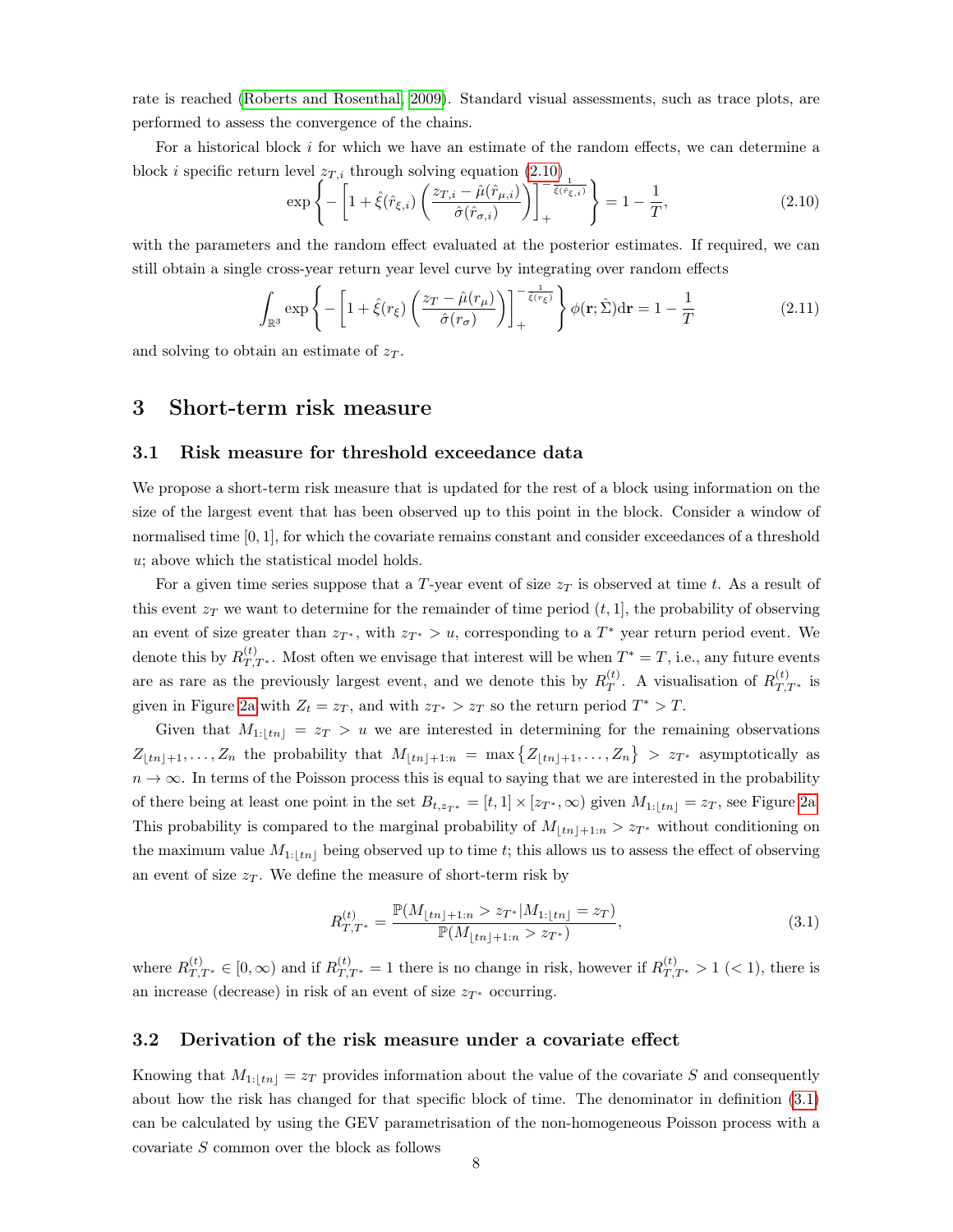<span id="page-8-0"></span>![](_page_8_Figure_0.jpeg)

<span id="page-8-1"></span>Figure 2: (a): Visualisation of the risk measure for the threshold exceedance modelling approach with  $Z_t = z_T$ , where  $z_T$  has a T year return period. The blue shaded area represents the region  $B_{t,z_T *}$  =  $[t, 1] \times [z_{T^*}, \infty)$ . (b): Visualisation of an alternative risk measure (discussed in Section [6\)](#page-17-0), whereby we are interested in the probability of any points being observed in the region  $B_{t,z_T} = [t,1] \times [z_T,\infty)$ given that a number of points were above the level  $z_T$  before time t.

$$
\begin{array}{lcl} \mathbb{P}(M_{\lfloor tn\rfloor+1:n}\leq z) & = & \displaystyle \int_{-\infty}^{\infty}\mathbb{P}(M_{\lfloor tn\rfloor+1:n}\leq z|S=v)h(v)\mathrm{d}v \\ \\ & = & \displaystyle \int_{-\infty}^{\infty}\exp\left\{-(1-t)\left[1+\xi(v)\left(\frac{z-\mu(v)}{\sigma(v)}\right)\right]_{+}^{-\frac{1}{\xi(v)}}\right\}h(v)\mathrm{d}v, \end{array}
$$

where h is the density of the covariate and  $v$  is a dummy variable for the covariate S which is being integrated over. The conditional probability of  $M_{\lfloor tn\rfloor+1:n}$  being above a level z given that the maximum of  $M_{1:|tn|}$  is z corresponds to the numerator of expression [\(3.1\)](#page-7-2) and is calculated as follows,

$$
\mathbb{P}(M_{\lfloor tn\rfloor+1:n}>z|M_{1:\lfloor tn\rfloor}=z)=\int_{-\infty}^{\infty}\mathbb{P}(M_{\lfloor tn\rfloor+1:n}>z|S=v)h_{S|1:\lfloor tn\rfloor}(v|z)\mathrm{d}v,
$$

where

$$
h_{S|1:\lfloor tn\rfloor}(v|z) = \frac{g_{1:\lfloor tn\rfloor|S}(z|v)h(v)}{g_{1:\lfloor tn\rfloor}(z)},\tag{3.2}
$$

where  $g_{1:\lfloor tn\rfloor}(z)$  and  $g_{1:\lfloor tn\rfloor}(z|v)$  are the marginal and conditional on S GEV densities of  $M_{1:\lfloor tn\rfloor}$ . In order to calculate these densities, we can use the marginal probability that

$$
\mathbb{P}(M_{1:\lfloor tn\rfloor} < z) = \int_{-\infty}^{\infty} \exp\left\{-t\left[1 + \xi(v)\left(\frac{z - \mu(v)}{\sigma(v)}\right)\right]_{+}^{-\frac{1}{\xi(v)}}\right\} h(v) \mathrm{d}v
$$

and by differentiation it follows that,

$$
g_{1:\lfloor tn\rfloor}(z)=\int_{-\infty}^{\infty}g_{1:\lfloor tn\rfloor|S}(z|v)h(v)\mathrm{d}v,
$$

where

$$
g_{1:\lfloor tn\rfloor\rfloor S}(z|v) = \frac{t}{\sigma(v)} \left[1 + \xi(v) \left(\frac{z - \mu(v)}{\sigma(v)}\right)\right]_+^{-\frac{1}{\xi(v)} - 1} \exp\left\{-t \left[1 + \xi(v) \left(\frac{z - \mu(v)}{\sigma(v)}\right)\right]_+^{-\frac{1}{\xi(v)}}\right\}.
$$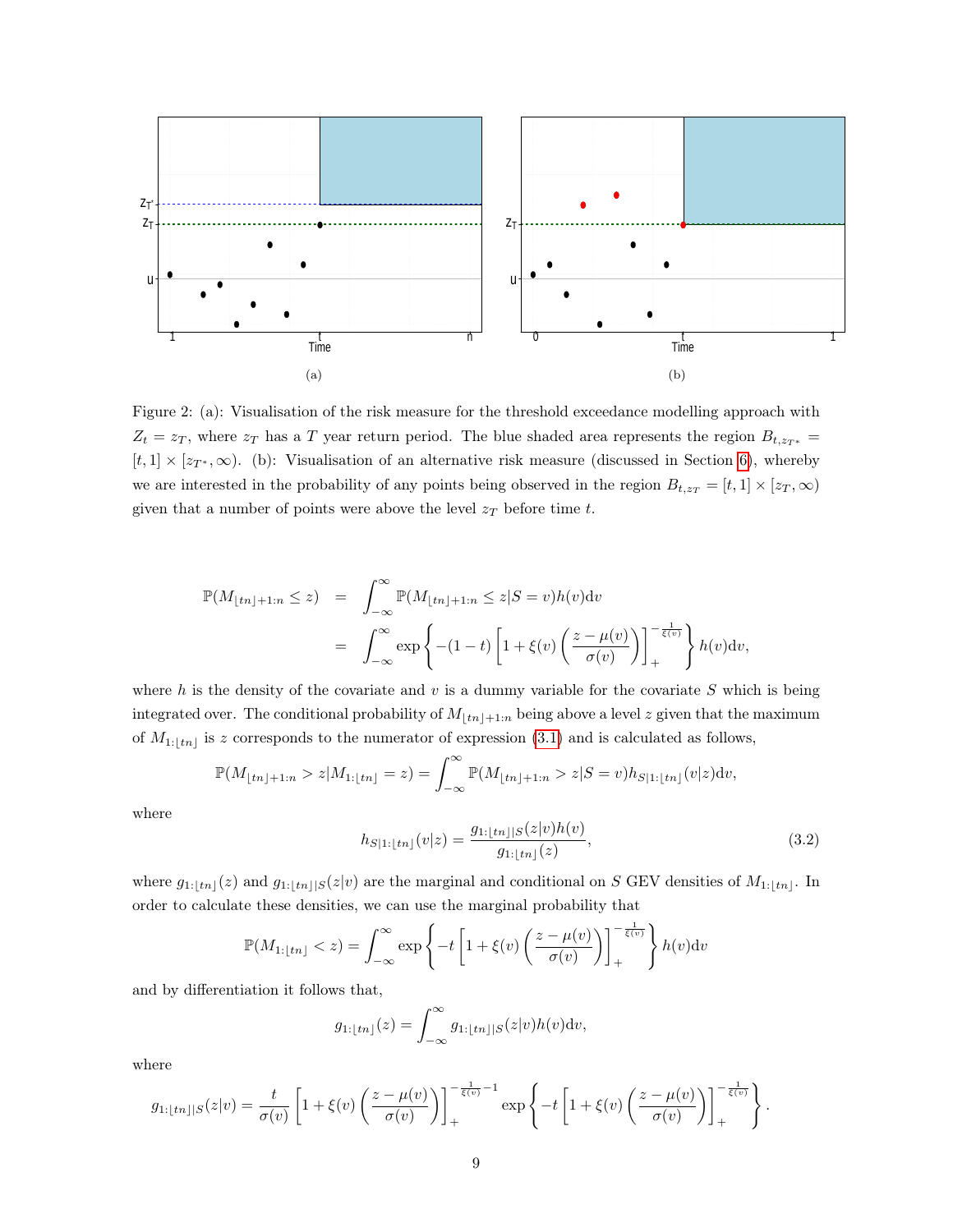#### <span id="page-9-1"></span>3.3 Derivation of the risk measure for an unavailable covariate

The risk measure of equation [\(3.1\)](#page-7-2) can also be estimated if random effects are incorporated into the parameters. The marginal probability given in equation [\(3.1\)](#page-7-2) therefore becomes

$$
\mathbb{P}(M_{\lfloor tn\rfloor+1:n} \leq z_{T^*}) = \int_{\mathbb{R}^3} \mathbb{P}(M_{\lfloor tn\rfloor+1:n} \leq z_{T^*} | \mathbf{R} = \mathbf{r}) \phi(\mathbf{r}; \Sigma) d\mathbf{r}
$$
  
= 
$$
\int_{\mathbb{R}^3} \exp \left\{ -(1-t) \left[ 1 + \xi(r_{\xi}) \left( \frac{z_{T^*} - \mu(r_{\mu})}{\sigma(r_{\sigma})} \right) \right]_+^{-\frac{1}{\xi(r_{\xi})}} \right\} \phi(\mathbf{r}; \Sigma) d\mathbf{r},
$$

where  $\mathbf{r} = (r_{\mu}, r_{\sigma}, r_{\xi})$  and  $\phi$  is the multivariate Normal density defined in equation [\(2.9\)](#page-6-0). The numerator of expression [\(3.1\)](#page-7-2) is calculated as follows,

$$
\mathbb{P}(M_{\lfloor tn\rfloor+1:n}>z_{T^*}|M_{1:\lfloor tn\rfloor}=z)=\int_{\mathbb{R}^3}\mathbb{P}(M_{\lfloor tn\rfloor+1:n}>z_{T^*}|\mathbf{R}=\mathbf{r})\phi_{\mathbf{R}\lfloor n:\lfloor tn\rfloor}(\mathbf{r};\Sigma)\mathrm{d}\mathbf{r},
$$

where

$$
\phi_{\mathbf{R}|1:\lfloor tn\rfloor}(\mathbf{r};\Sigma|z) = \frac{g_{1:\lfloor tn\rfloor|\mathbf{R}}(z|\mathbf{r})\phi(\mathbf{r};\Sigma)}{g_{1:\lfloor tn\rfloor}(z)},
$$

and  $g_{1:|tn|}(z)$  and  $g_{1:|tn|}(\mathbf{R}(z|\mathbf{r}))$  are again the marginal and conditional GEV densities of  $M_{1:|tn|}$ . Finally, through using the same strategy as in Section [3.2](#page-7-3) we have

$$
g_{1:\lfloor tn\rfloor}(z)\quad =\quad \int_{\mathbb{R}^3}g_{1:\lfloor tn\rfloor|\mathbf{R}}(z|\mathbf{r})\phi(\mathbf{r};\Sigma)\mathrm{d}\mathbf{r},
$$

.

where

$$
g_{1:\lfloor tn\rfloor |\mathbf{R}}(z|\mathbf{r}) = \frac{t}{\sigma(r_{\sigma})} \left[ 1 + \xi(r_{\xi}) \left( \frac{z - \mu(r_{\mu})}{\sigma(r_{\sigma})} \right) \right]_{+}^{-\frac{1}{\xi(r_{\xi})}-1} \exp \left\{ -t \left[ 1 + \xi(r_{\xi}) \left( \frac{z - \mu(r_{\mu})}{\sigma(r_{\sigma})} \right) \right]_{+}^{-\frac{1}{\xi(r_{\xi})}} \right\}
$$

# <span id="page-9-0"></span>4 Numerical illustration of the risk measure

To illustrate the ideas behind our proposal for the risk measure, Figure [3](#page-10-0) shows a simplistic version of the problem when the covariate S can take only three different values  $s_1$ ,  $s_2$  and  $s_3$  and we observe a large value, the T year return level  $z_T$ . Here  $s_1$ ,  $s_2$  and  $s_3$  corresponding to the 2.5, 50 and 97.5% quantiles of a  $N(0, 1)$  variable and the distribution of the random variable of interest, Z, given S has a negative shape parameter. Hence,  $z_T$  is impossible for Z when  $S = s_1$ . By comparing the conditional densities given that  $z_T$  has been observed, it is clear that  $S = s_3$  is the most likely value of S. As this value of S is larger than the average S it follows that  $R_{T,T^*}^{(0,4)} > 1$ . More generally S has a continuum of possible values, and an observed maximum value of  $z_T$  in a year so far, will favour some range of values of S over others and hence gives an updated short-term risk for the rest of the year.

The risk measure [\(3.1\)](#page-7-2) is illustrated through the case of a linear trend in the location parameter of the NHPP( $\mu(s) = \alpha + \beta s$ ,  $\sigma(s) = \sigma_0$ ,  $\xi(s) = \xi_0$ ) with 30 years' worth of simulated data. The following parametrisation is used, with  $\alpha = 0$ ,  $\beta = 2.5$ ,  $\sigma_0 = 1.5$  and the positive and negative shape parameter cases  $\xi_0 = \pm 0.2$ , with  $S \sim N(0, 1)$ . We assume that the covariate effect only exists in the location parameter and not the scale and shape parameters. The choice of values of the shape parameter is consistent with observed values in the environment. We are interested in the occurrence of a value above  $z_{T^*}$  after the 1 in T year event and we consider this for  $T^* \in [1, 100]$ . We condition on  $z_T$  being equal to a 1 in 100 year event and the event occurring at  $t = 0.4$ , i.e., 40% of the way into the storm season.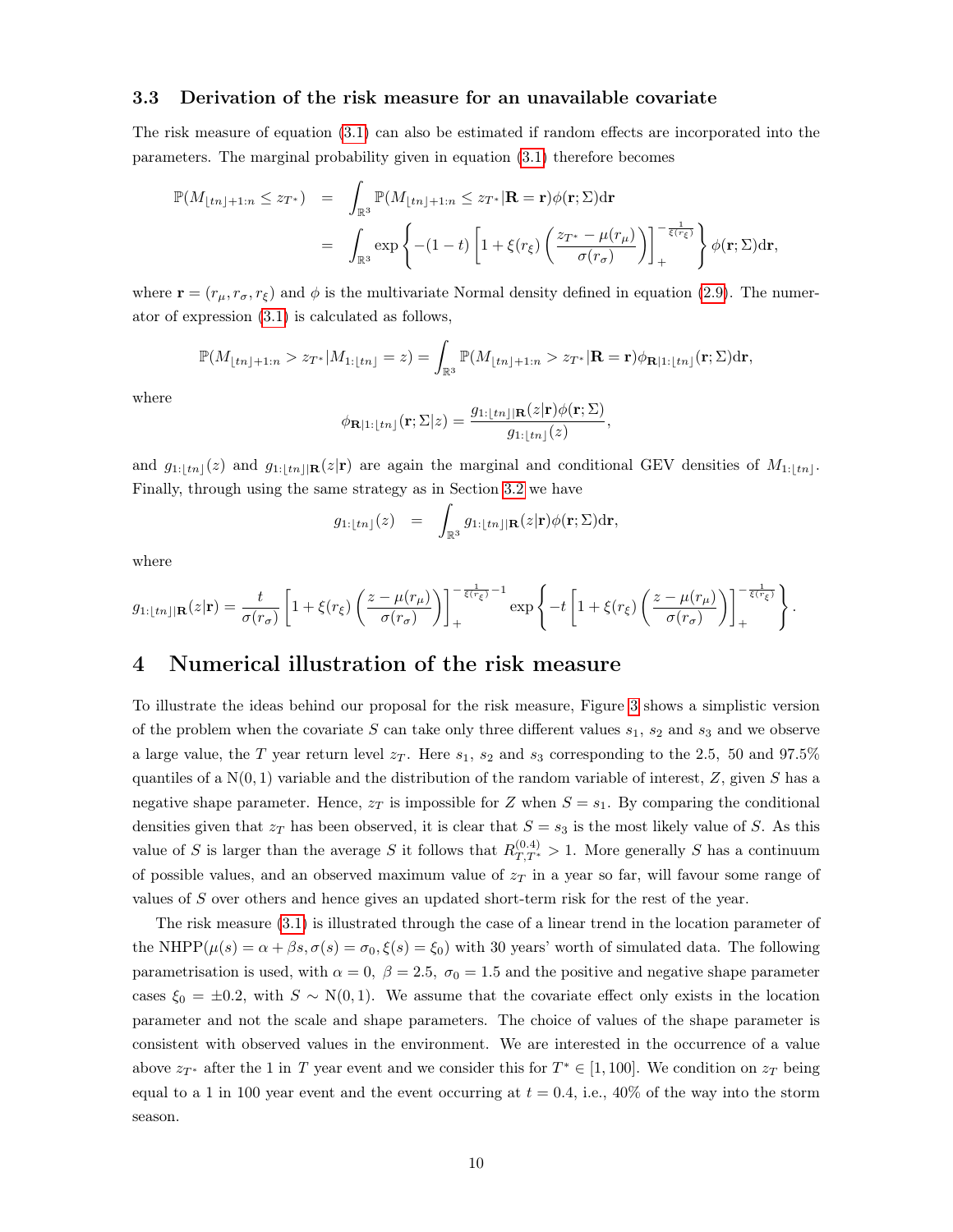<span id="page-10-0"></span>![](_page_10_Figure_0.jpeg)

Figure 3: Conditional density for a range of  $z$ , showing the impact of the change in value of the covariate s. Three choices of the covariates are shown  $s_1$ ,  $s_2$  and  $s_3$ , which correspond to 2.5, 50 and 97.5% quantile of the covariate density. The vertical line corresponds to the value of  $z_T$ .

Figure [4](#page-11-1) shows that the true short-term risk measure  $R_{100,T^*}^{(0,4)}$  is above one for both values of  $\xi$ . When  $\xi > 0$ , the distribution is unbounded so there is always a non-zero probability, however small, of being above a level  $z_{T^*}$  whatever the covariate. However, the most dramatic effect is seen with  $\xi < 0$ , with the short-term risk measure increasing with level in Figure [4](#page-11-1) [\(b\)](#page-12-0) with a much larger magnitude than when  $\xi > 0$ . For example, the chance of observing a 1 in 50 year event is now more like a 1 in 2 year event.

We can also estimate the risk measure when the covariate  $S$  is either available or unavailable and the parameters of the non-homogeneous Poisson process are to be estimated. In the case where the covariate is available the methods in Sections [2.2](#page-5-1) and [3.2](#page-7-3) are used. When the covariate  $S$  is unavailable but there is evidence that the data are not identically distributed, the methods in Sections [2.3](#page-6-1) and [3.3](#page-9-1) provide us with estimates of random effects, which represent the unavailable covariate.

These two (with and without covariates) different estimates of short-term risk in Figure [4](#page-11-1) are slightly lower than the truth but all estimate an increase in risk and capture the pattern of how  $R_{100,T^*}^{(0.4)}$  varies with  $T^*$ . When the covariates are unavailable the estimates are lower than when they are available and have larger uncertainty intervals; this is expected as there are a larger number of parameters to estimate. The uncertainty intervals show that both estimation methods give intervals which contain the truth. The estimates in Figure [4](#page-11-1) show the benefits of using random effect models to account for an unavailable covariate as they give similar risk measure estimates to when the correct covariate is observed. Furthermore, if we had not included random effects here the risk measure would have been estimated to be equal to one, considerably underestimating the associated short-term risk.

Comparisons of estimates of the return levels of the annual maxima for a random year within the observation period are given in Figure [5](#page-12-1) for the same values of the shape parameter as in Figure [4.](#page-11-1) The estimates for when the covariates are observed agrees very well with the truth. When the covariates are unavailable the estimates are still good, but naturally they perform slightly less well than if the covariate was observed. In contrast, if the covariate is ignored and an iid GEV distribution is wrongly fitted, this estimate is considerably different, in each case giving far too heavy tails and overestimating return levels because the covariate variation across years is interpreted as variation to be modelled by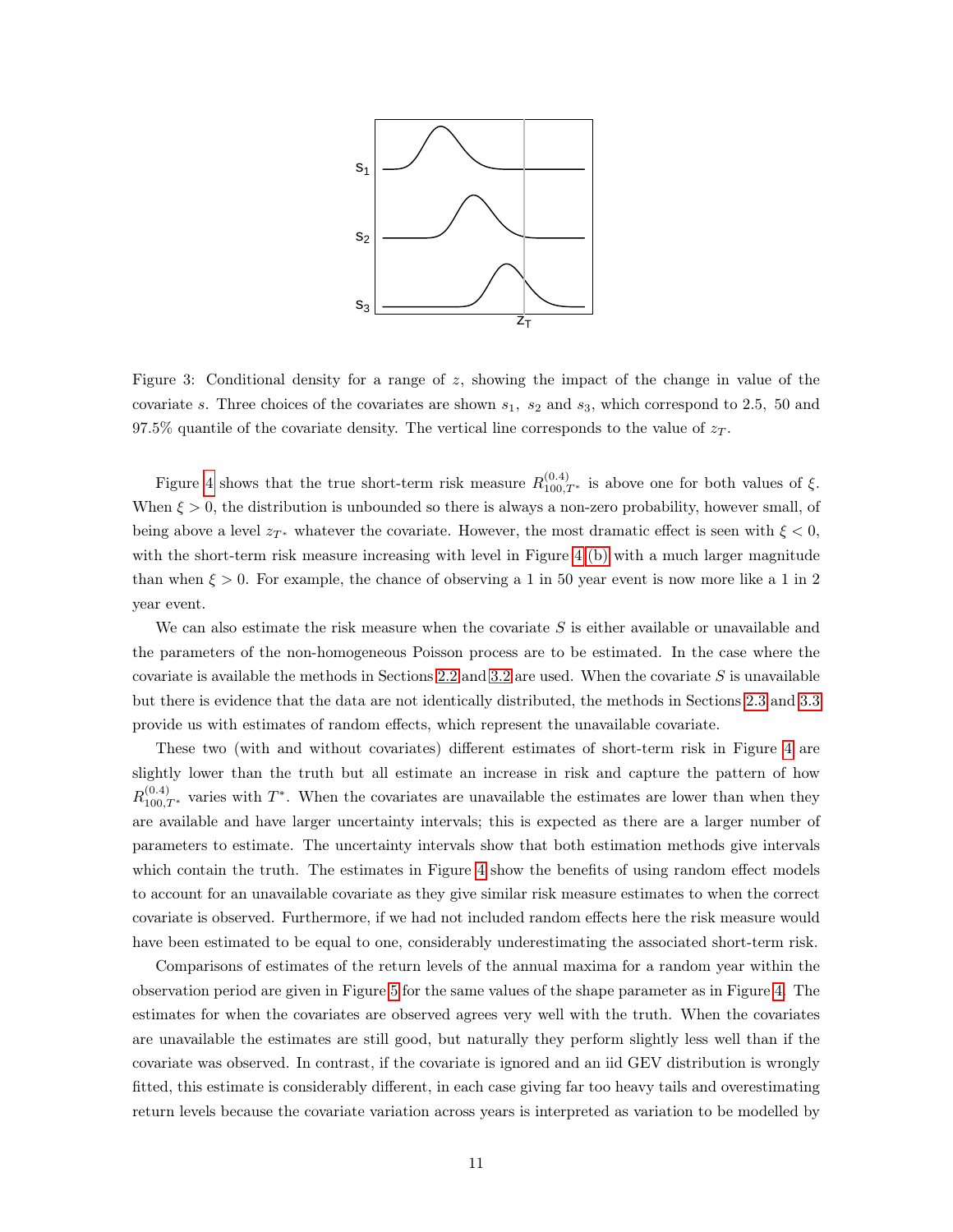<span id="page-11-1"></span>![](_page_11_Figure_0.jpeg)

Figure 4: Estimates of the short-term risk measure  $R_{100,T^*}^{(0.4)}$  when (a)  $\xi > 0$  and (b)  $\xi < 0$ . The true values are shown by the black lines: The point estimate of the risk when the covariate is observed (unavailable) are shown by the red (blue) lines with associated 95% pointwise uncertain intervals given by the shaded sets with identical colour (intervals are overlaid). Uncertainty intervals are calculated from 50 simulated samples of 30 years' worth of data.

the GEV. This comparison highlights the importance of accounting for covariates to explain the local non-stationarity of extreme events, as lower and more accurate return levels estimates are achieved.

The behaviour of the return level estimates are consistent with the results presented in [Carter](#page-18-8) [and Challenor](#page-18-8) [\(1981\)](#page-18-8), who theoretically showed that return values estimates from sub-samples of the population are lower than the estimates from sampling of the population. This highlights that the inclusion of covariates improves the marginal estimation of return values.

# <span id="page-11-0"></span>5 River flow extremes for the Harbourne

## <span id="page-11-2"></span>5.1 Strategy and River Flow Data

The methods and risk measure developed in Sections [2](#page-3-0) and [3](#page-7-0) are applied to river flow data from the river Harbourne in a catchment in South Devon in the South West of England. As discussed in Section [1,](#page-0-0) England's Environment Agency have focused on trying to reduce the risk of flooding to the communities situated along this river. They built a flood defence at Palmer's Dam, upstream of Harbertonford, to create extra capacity and reduce the risk of flooding [\(Cresswell, 2012\)](#page-19-0). However, Palmer's Dam was overtopped in 2012 by an event estimated to be a 1 in 40 year event, which caused further flooding to properties in the local area [\(Bott et al., 2013\)](#page-18-9).

Daily mean river flow data from 1998-2017 for the Rolster Bridge gauging station on the river Harbourne are considered. Exploratory analysis of these data can be found on the National River Flow Archive website [\(NERC CEH, 2018\)](#page-19-13). The data were declustered above the 97th percentile with an event window of  $w=7$  days [\(Keef et al., 2009\)](#page-19-14) to produce on average 3 independent events per year. The methods described in Section [2.2](#page-5-1) were used to model the declustered data, however there was no statistically significant evidence to include random effects in the parameters of the Poisson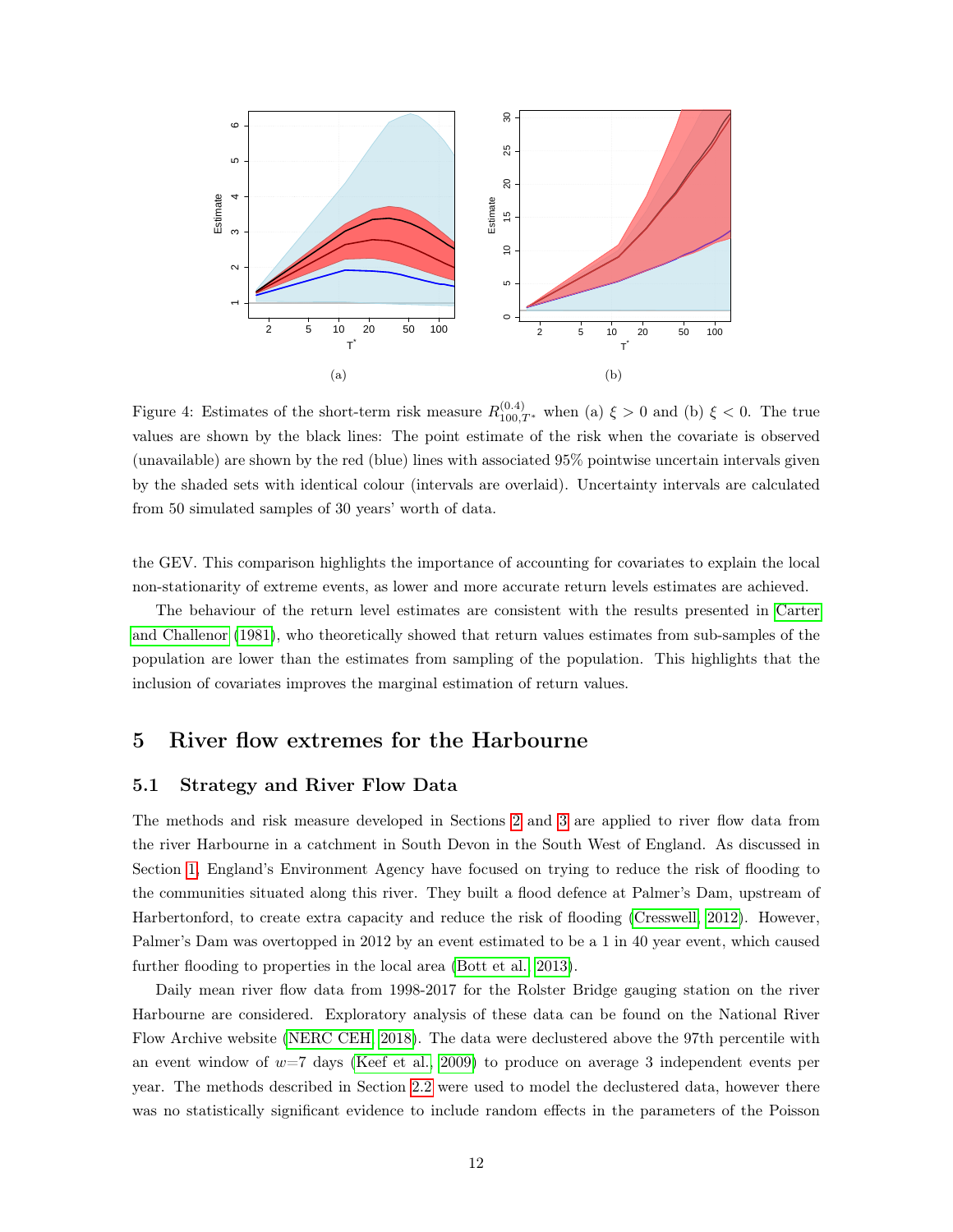<span id="page-12-1"></span>![](_page_12_Figure_0.jpeg)

<span id="page-12-0"></span>Figure 5: Comparison of the estimated return levels for different methods (a)  $\xi > 0$  and (b)  $\xi < 0$ . The true values are shown by the black lines. The cases where the covariate is observed (unavailable) are shown by the red (blue) lines. Uncertainty intervals are calculated from 10 simulated samples of 30 years' worth of data and are shown as dotted lines in the same colours as the point estimates. The green line shows the estimate if we ignore the existence of the covariate.

process possibly due to a relatively short record length of 20 years. However, this picture changes if we examine evidence for random effects by using data from neighbouring sites with longer record lengths. This longer record length and an assumption of a common random effect across a region allows us to pool information to obtain more reliable estimates of the random effects. The regional random effect represents a function of large scale weather events, which induces common shared behaviour between river flow gauges in a spatially homogeneous region.

The additional data set consists of peak flows from five nearby river flow gauges, for the water years 1958-2013 (year defined from October to September) in the National River Flow Archive [\(NRFA, 2014\)](#page-20-7). These gauges are all situated within the same hydrometric area as the river Harbourne, and so share similar physical characteristics, see Figure [6.](#page-13-0) However, they do not include any stations that are situated on the river Harbourne. These peak flow data sets are declustered to produce on average 5 independent events ever year.

## <span id="page-12-2"></span>5.2 Regional Random Effects Model

The random effects model of Section [2.3](#page-6-1) can be adopted to include a common random effect across a number of locations, using the methods outlined in [Eastoe](#page-19-8) [\(2019\)](#page-19-8) who develops an equivalent model for the generalised Pareto distribution. The model given in equation [\(2.8\)](#page-5-2) is extended to include both site specific effects as well as a common regional random effect across sites. Consider a set of sites that are located in a spatially homogeneous region with NHPP parameters for site  $d$  and year  $i$  given by

$$
\mu_d(r_{\mu,i}) = \mu_{d,0} + \mu_1 r_{\mu,i}; \ \log[\sigma_d(r_{\sigma,i})] = \sigma_{d,0} + \sigma_1 r_{\sigma,i}; \ \xi_d(r_{\xi,i}) = \xi_{d,0} + \xi_1 r_{\xi,i}
$$

where for a given year i the random effects  $\mathbf{r}_i = (r_{\mu,i}, r_{\sigma,i}, r_{\xi,i})$  have the joint distribution defined in equation [\(2.9\)](#page-6-0). The parameters  $\mu_{d,0}$ ,  $\sigma_{d,0}$  and  $\xi_{d,0}$  are site-specific intercept terms that account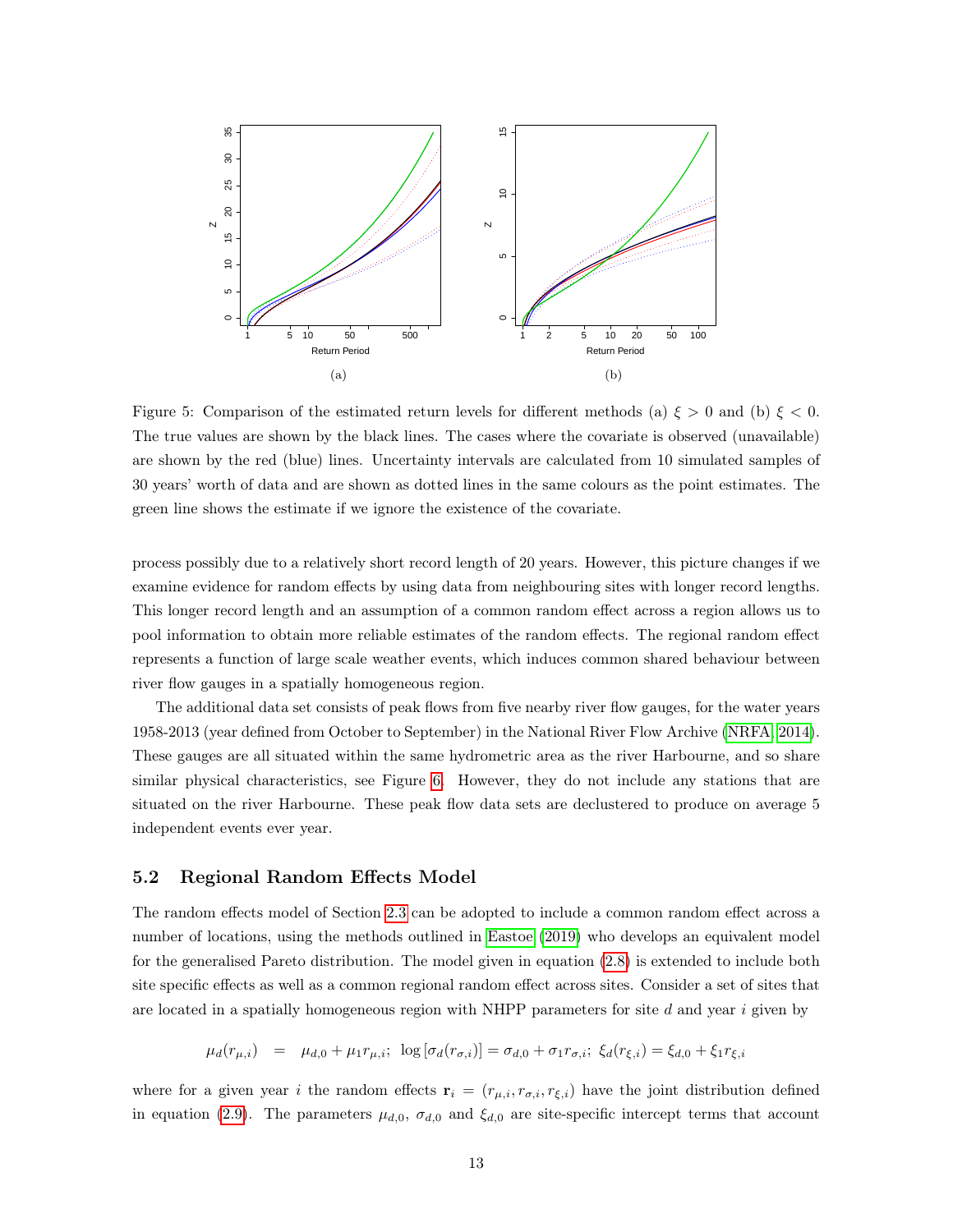<span id="page-13-0"></span>![](_page_13_Figure_0.jpeg)

Figure 6: Hydrometric region 46, (a): location within England and (b): region map. The triangle shows the location of the gauge on the river Harbourne and the circles show the locations of NRFA gauges. The grey shaded areas are the catchments of the NRFA gauges. Further details of the gauges can be found by searching their catalogue numbers (shown on the map) at nrfa.ceh.ac.uk.

for differences between the gauging stations, e.g., the catchment size. The parameters  $\mu_1$ ,  $\sigma_1$  and  $\xi_1$ , along with the random effects, are common across sites. Under the assumption of spatial independence of observations at different sites in year i, given the random effects  $\mathbf{r}_i$  for that year, coupled with independence of  $\mathbf{r}_1, \ldots, \mathbf{r}_{n_y}$ , the likelihood function over sites is

<span id="page-13-1"></span>
$$
L(\boldsymbol{\mu}, \boldsymbol{\sigma}, \boldsymbol{\xi}, \mathbf{r}_{1:n_y}, \Sigma; \mathbf{z}_1, \dots, \mathbf{z}_d) \propto \exp\left\{-\sum_{d=1}^{n_d} \sum_{i=1}^{n_y} \left[1 + \xi_d(r_{\xi,i}) \left(\frac{u_d - \mu_d(r_{\mu,i})}{\sigma_d(r_{\sigma,i})}\right)\right]_+^{-\frac{1}{\xi_d(r_{\xi,i})}}\right\}
$$

$$
\times \left[\prod_{i=1}^{n_y} \left\{\prod_{d=1}^{n_d} \prod_{j=1}^{n_u(i,d)} \frac{1}{\sigma_d(r_{\sigma,i})} \left[1 + \xi_d(r_{\xi,i}) \left(\frac{z_{dij} - \mu_d(r_{\mu,i})}{\sigma_d(r_{\sigma,i})}\right)\right]_+^{-\frac{1}{\xi_d(r_{\xi,i})}-1}\right\} \phi(r_{\mu,i}, r_{\sigma,i}, r_{\xi,i}; \Sigma)\right], \quad (5.1)
$$

where  $n_u(i, d)$  is the number of exceedances of threshold  $u_d$  in year i at site d and  $z_j$  are these  $\sum_{i=1}^{n_y} n_u(i, d)$  exceedances and  $z_{dij}$  is the jth of  $n_u(i, d)$  exceedances of  $u_d$  at site d in year i.

Model  $(5.1)$  is fitted under a Bayesian framework to the NRFA peak river flow data of Section [5.1,](#page-11-2) using an adaptive MCMC algorithm which was run for 200,000 iterations with a burn-in of 50,000. Uninformative priors are used for all parameters of the Poisson process. It was found that there was no evidence to incorporate random effects into the shape parameter, therefore random effects were only incorporated into the location and scale parameters. This is a typical finding with covariates rarely found to be statistically significant for the shape parameter in environmental applications [\(Eastoe and](#page-19-15) [Tawn, 2009;](#page-19-15) [Eastoe, 2019\)](#page-19-8). As a result of this the random effects model of Section [2.3](#page-6-1) is simplified so that  $\mathbf{r}_i = (r_{\mu,i}, r_{\sigma,i})$  follows a standard bivariate Normal with correlation parameter  $\rho$  and  $\xi_d$  is the shape parameter for site d.

The estimates in Figures [7a](#page-14-0) and [7b](#page-14-1) show that it is unsuitable to assume that the location and scale parameter of the Poisson process remain constant over years. In particular the largest values for the location random effect correspond to known flood events such as those in the water years 1990 and 2003 [\(Bott et al., 2013\)](#page-18-9). The location parameter shows much greater variability across years than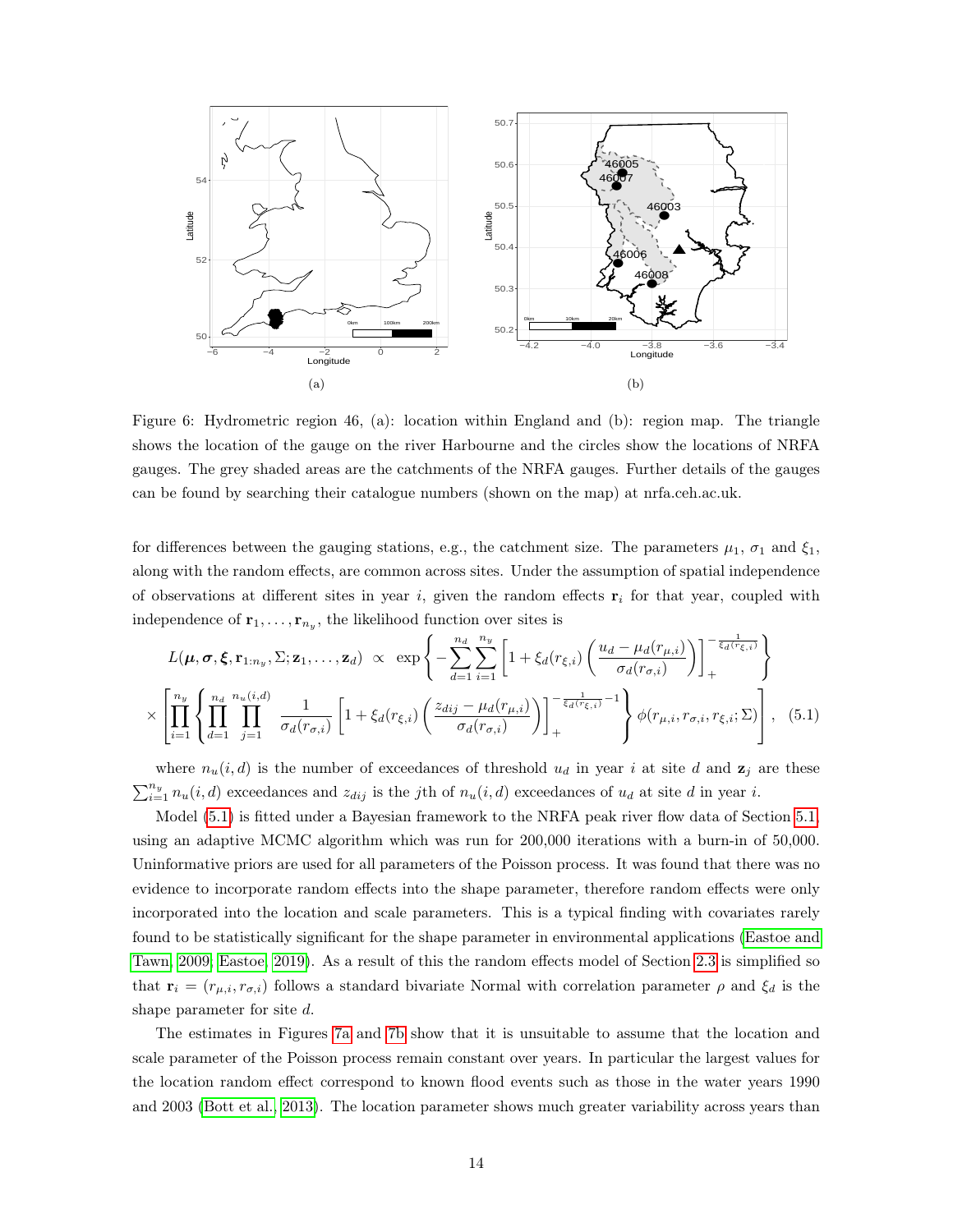the scale parameter. For the random effect in the scale parameter there is a clear positive value for 1979, which corresponds to known floods in the region [\(Bott et al., 2013\)](#page-18-9). In comparison, there is no significant location random effect estimate for 1979 as the credible interval contains the value zero. This particular year has the largest flow across all river flow gauges and a particularly large value of NAO, which corresponds to wet winters. There are more typical size extreme events as well as this large event and the large value of the random effect in the scale parameter captures both of these features. A similar change in the random effect of the location parameter would be insufficient as it could not cover the associated change in the variance of the threshold excesses in this year. The correlation of the random effects was estimated to be 0.62 with a 95% credible interval of (0.13, 0.88). The autocorrelation of both sequences of random effects was explored to see whether we could extend the model by using an autoregressive process to model the random effects. However, there was no evidence that any serial correlation exists and so we retain the simpler model in which the random effects are assumed to be independent over years. There is also no significant relationship between the random effects and the climate index NAO.

<span id="page-14-2"></span><span id="page-14-0"></span>![](_page_14_Figure_1.jpeg)

<span id="page-14-1"></span>Figure 7: Random effect estimates for the location (a) and scale (b) parameters plotted against the respective water years. The vertical lines represent 95% credible intervals.

#### 5.3 Short-term Risk Measure Estimates

We now estimate the short-term risk measure derived in Section [3](#page-7-0) for the two of the five peak flow river gauges discussed in Section [5.2.](#page-12-2) Figure [8](#page-15-0) presents how  $R_{T,T^*}^{(t)}$  changes depending on t, T and  $T^*$  for each gauge. Two different points, December and June, are considered for the time t with  $T = 10, 100, 1000$ . The short-term risk measure estimates are larger when conditioning on the more severe events. For each gauge, there is a significant increase in risk for the 100 and 1000 year events as shown in Figure [8.](#page-15-0) We can see the trade-off between the size (return period  $T$ ) and timing,  $t$ , of the event in influencing the chance of observing extreme event of return period  $T^*$ , with  $R_{T,T^*}^{(t)}$  appearing to decrease as a function of t. As expected the confidence interval is widest when  $T = 1000$  years. If we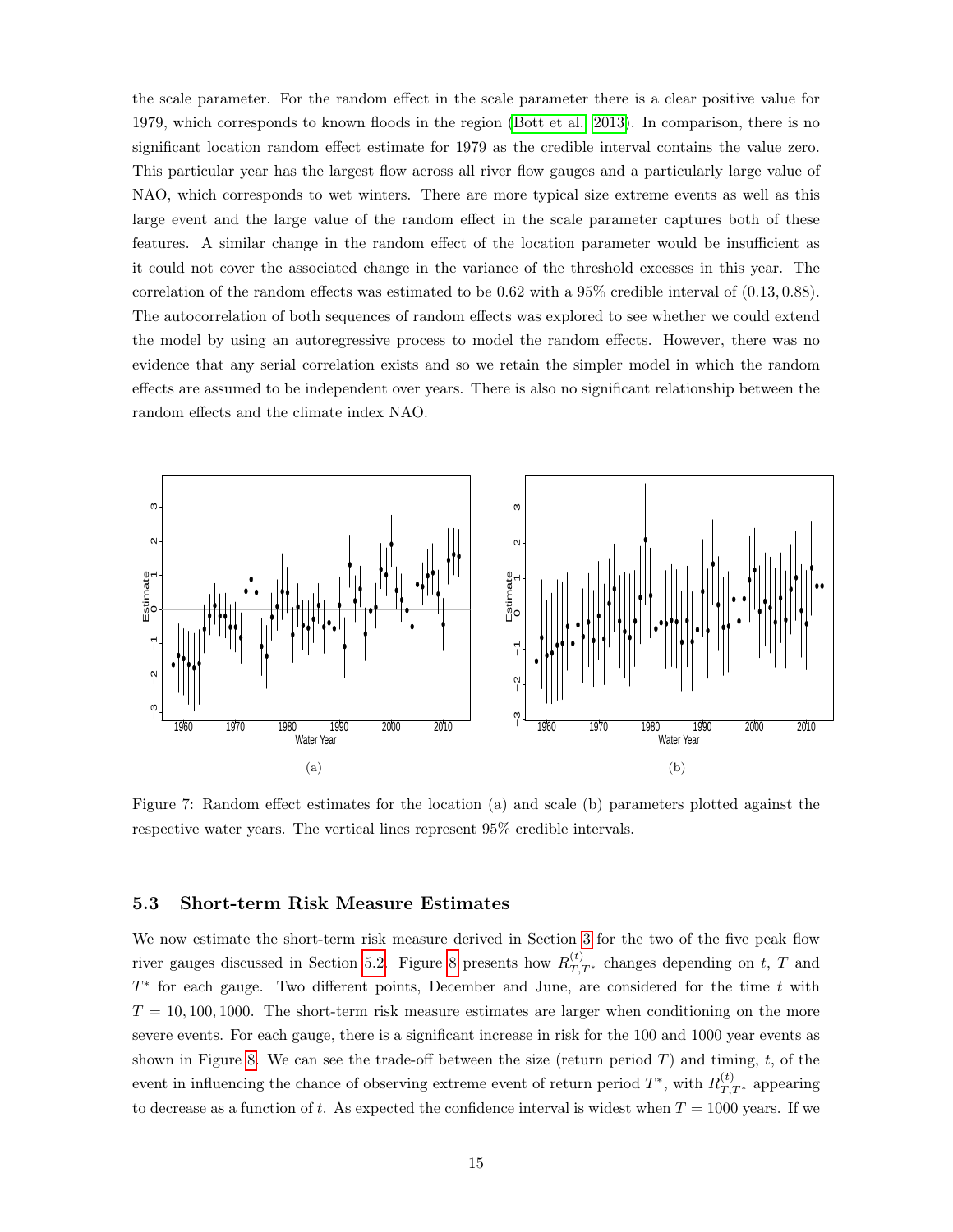now condition on an extreme event occurring later in the water year, in this case June, the short-term risk measure has decreased due to there being a smaller amount of time remaining in the season to observe another extreme event. Although the regional random effects are common across the gauges, the risk estimates are different due to the site-specific parameters of the non-homogeneous Poisson process: so the risk measure captures the different effects of extreme events at each site.

<span id="page-15-0"></span>![](_page_15_Figure_1.jpeg)

Figure 8: Short-term risk measure  $R_{T,T^*}^{(t)}$  for gauges 46006 (a,c) and 46008 (b,d) if an extreme event occurred in December  $(t = 0.20)$  or June  $(t = 0.80)$  (top and bottom row respectively). The black, red and blue lines correspond to already observing a 1 in  $T=10$ , 100 and 1000 year event with the corresponding shaded areas providing 95% credible intervals.

## 5.4 Relating the results to the River Harbourne

To assess the value of the annual regional random effect estimates  $(r_{\mu,i}, r_{\sigma,i})$ , we compare them with the associated annual number of threshold exceedances for the river Harbourne in Figure [9.](#page-16-0) For each random effect there does seem to be an association, which is stronger for the location parameter.

In order to assess the validity of the random effects shown in Figure [7,](#page-14-2) the random effect estimates are taken as fixed and the model given in equation [\(2.8\)](#page-5-2) is estimated for the gauge on the river Harbourne, denoted by site H. The Poisson process parameter estimates of  $\mu_{1,H}$  and  $\sigma_{1,H}$  are significantly different from zero, suggesting we have good covariates in the form of  $(r_{\mu,i}, r_{\sigma,i})$ . However, the estimate of the local location parameter  $\mu_{1,H}$  for the spatial random effect was statistically significantly less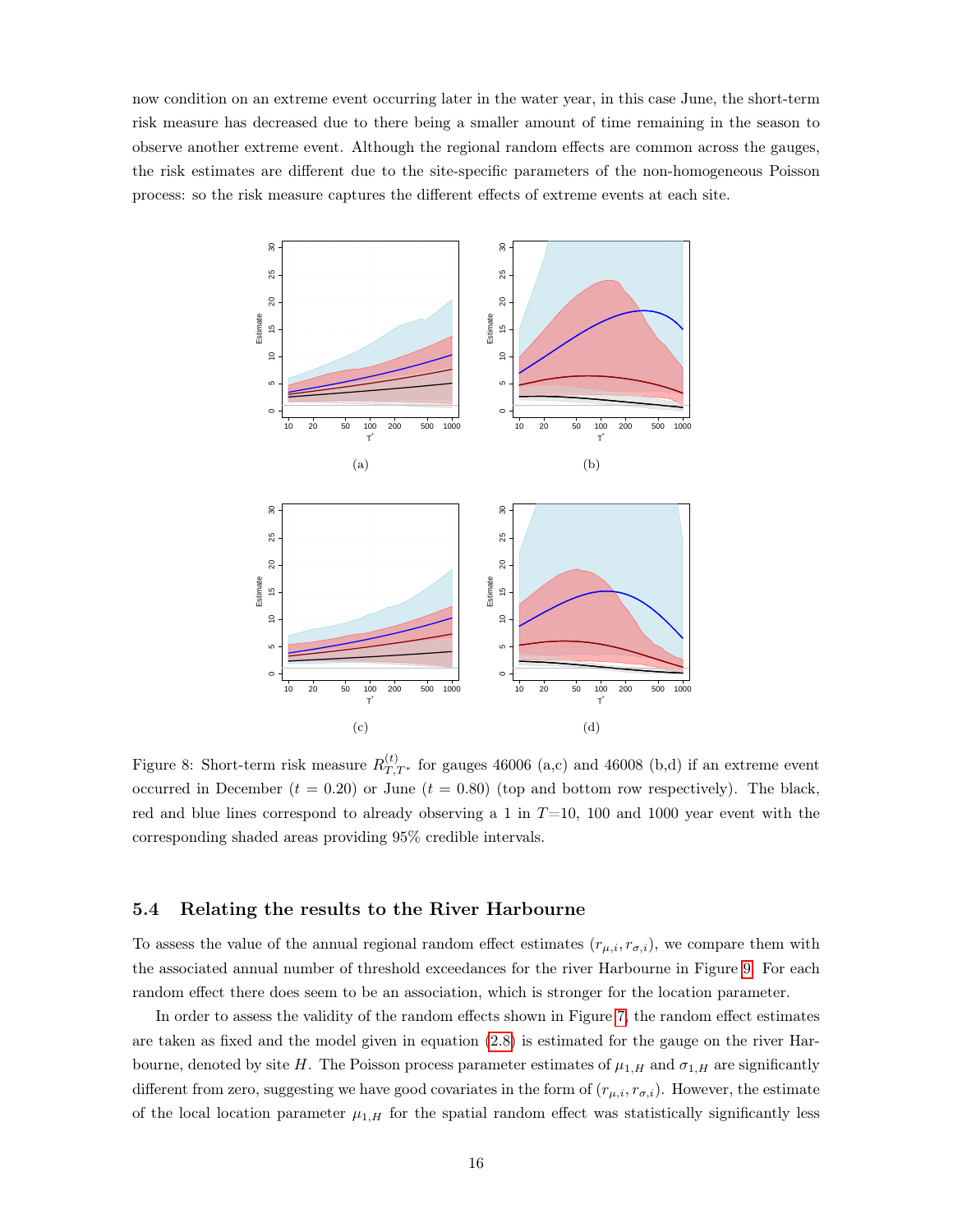<span id="page-16-0"></span>than  $\mu_1$  (the regional location parameter estimate for the spatial random effect) so not all aspects of the regional model translate to the river Harbourne.

![](_page_16_Figure_1.jpeg)

Figure 9: Comparison of the regional random effects estimate for the (a) location and (b) scale parameters against the number of events for the Rolster Bridge gauging station from the river Harbourne.

Figure [10](#page-17-1) shows both return level and risk measure plots for the Harbourne derived from using the regional random efforts and treating these as fixed. Figure [10a](#page-17-1) shows the return level curve for each annual random effect, illustrating how much the annual maximum distribution varies over time, as well as the time averaged estimate which gives us a best estimate for the future return levels when excluding long-term climate changes. For comparison we also show the estimated return level curve based on a GEV fit to the annual maxima from the Harbourne, similarly to Figure [5.](#page-12-1) Again we find that relative to fitting with random effects this GEV fit overestimates the risk of large events, i.e., events with return periods of more than 100 years. The risk measure estimates, shown in Figure [10b](#page-17-1), show that the short-term risk of flooding for the Harbourne increases as the size of the conditioning event increases. For example, for a risk assessment in December (20% of the way into the storm season) the increased risk of a 100-year event  $(T^* = 100)$  in the remainder of the storm season doubles from 3 to 6 if the previously observed event had a return period of  $T = 10$  or 1000 years, i.e., these updated odds of these events for the rest of the storm season are 1 : 33 to 1 : 17.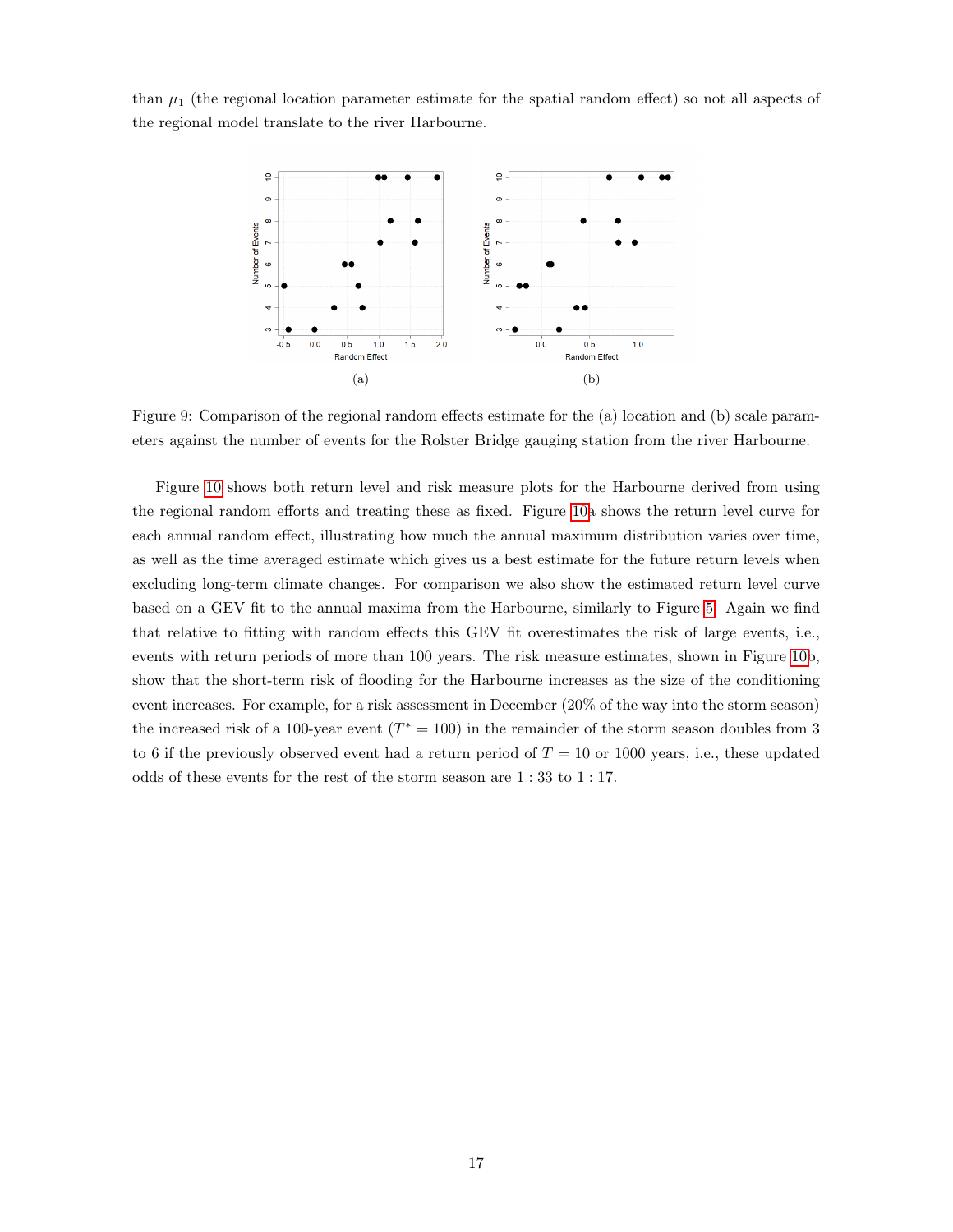<span id="page-17-1"></span>![](_page_17_Figure_0.jpeg)

Figure 10: (a): return level estimates for the gauge on the river Harbourne. The blue dashed line is the estimate from fitting a GEV distribution to the annual maxima. The grey lines show the return level estimates for each year conditional on its random effect estimate with the black line showing the cross-year posterior averages; (b): short-term risk measure  $R_{T,T^*}^{(t)}$  for the river Harbourne if an extreme event occurred in December  $(t = 0.20)$ . The black, red and blue lines correspond to already observing a 1 in  $T=10$ , 100 and 1000 year event with the corresponding shaded areas providing 95% credible intervals.

# <span id="page-17-0"></span>6 Discussion

There has been much coverage in the media of the reoccurrence of extreme events at a single location. The common method of communicating the severity of these events is the return period. However, this definition is only valid when the process is stationary. The clustering of independent extreme events in a short period of time provides clear evidence that the assumption of a homogeneous Poisson process for the occurrence of extreme events is no longer valid. As a result, using return periods to communicate the severity of an event is no longer suitable for short-term risk assessment.

We have developed a short-term risk measure to help convey the change in the risk of observing extreme events later in a storm season after observing an extreme event. This measure captures the local non-stationarity in time within the data. This local non-stationarity can be explained through incorporating covariate information, either from observations or through the use of random effects. The covariate information allows us to improve the accuracy of the statistical models and ultimately produce more reliable and informative return value estimates. This novel methodology helps to provide an advancement towards improving the long-term modelling of extreme flooding in the presence of time variability, an issue raised by the National Flood Resilience Review [\(Her Majesty's Government, 2016;](#page-19-16) [Tawn et al., 2018;](#page-20-8) [Towe et al., 2018\)](#page-20-9).

The methodology was applied to river flow data from South Devon. The models that are fitted in Section [5](#page-11-0) show that there is clear evidence of a similar inter-year non-stationarity over sites in this area. These random effects estimates were then used to estimate the short-term risk measure. For a hydrometric area we have shown that there is a clear change in risk of observing an extreme event once one has already been observed. Naturally, the magnitude of this change in risk is a function of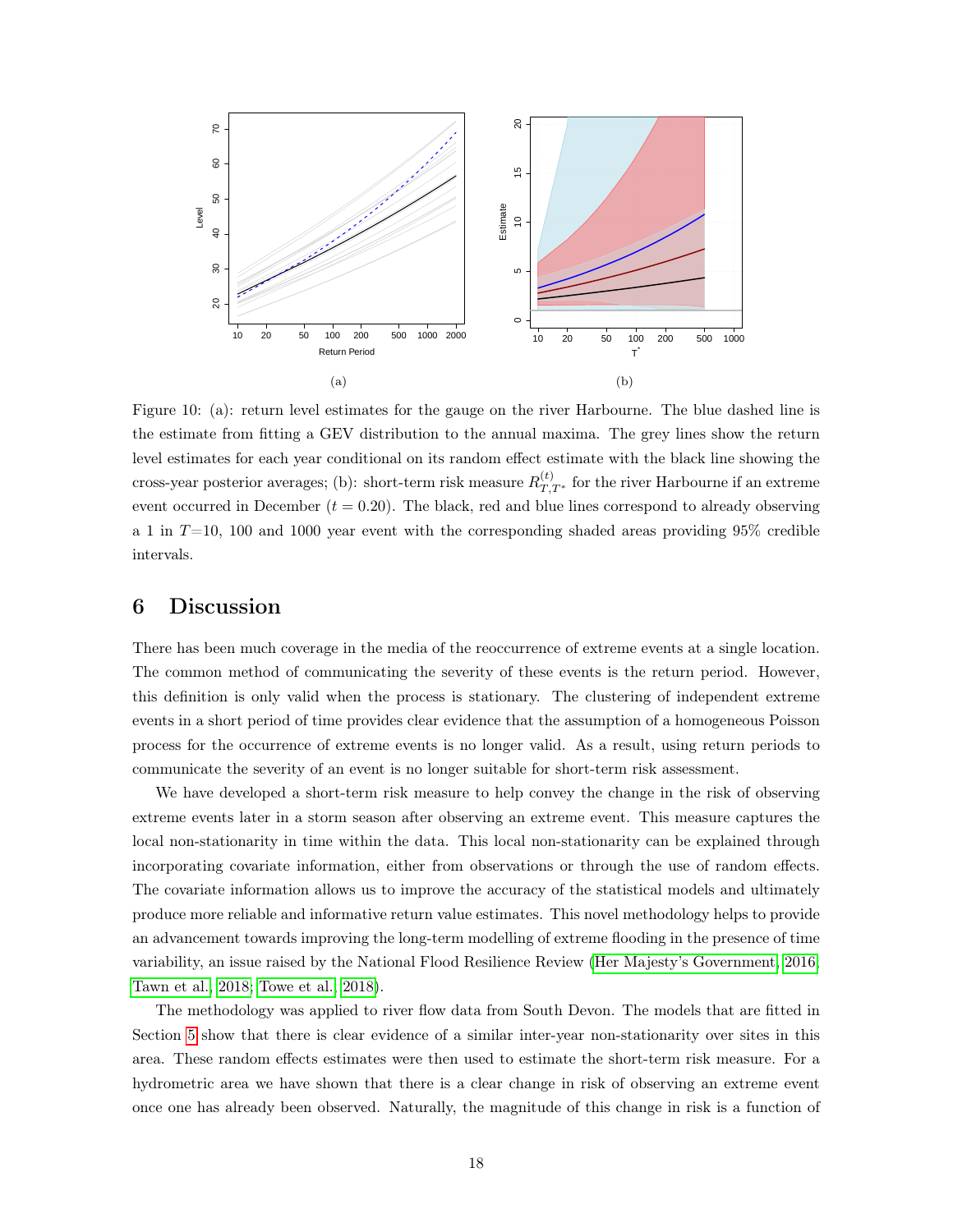the size of the original event and the time at which it was observed.

The short-term risk measure developed in Section [3.1](#page-7-4) is one particular method of assessing risk but alternative risk measures could also be considered. We may be interested in the probability of there being an exceedance of  $z_T$  for the remainder of the time period given that there have been n exceedances of  $z_T$  so far in the year. Figure [2b](#page-8-1) illustrates this event with  $n = 3$ . The risk measure could then be constructed as the ratio of this probability with the marginal probability  $\mathbb{P}(M_{\lfloor tn\rfloor:n} > z_T)$ .

#### Acknowledgements

Towe's research was supported by the NERC PURE Associates program and EP/P002285/1 (The Role of Digital Technology in Understanding, Mitigating and Adapting to Environmental Change). We would also like to thank Ilaria Prosdocimi (University of Bath) for providing and pre-processing the National River Flow Archive peak flow data. The data for the river Harbourne were provided by Tim Shipton from the Environment Agency. We are grateful for help from Maxine Zaidman in identifying this case study and referees for their recommendations to improve the presentation.

# References

- <span id="page-18-1"></span>Agency, E. (2018). Estimating the economic costs of the 2015 to 2016 winter floods. Technical report, Enviroment Agency, Bristol.
- <span id="page-18-4"></span>Black, A. R. and Werritty, A. (1997). Seasonality of flooding: a case study of North Britain. Journal of Hydrology,  $195(1-4):1-25$ .
- <span id="page-18-9"></span>Bott, J., Meredith, B., and M., B. (2013). Flood investigation report: Devon floods 19th - 24th December 2012. Technical report, Devon County Council.
- <span id="page-18-2"></span>Bradley, W. T. (2005). Effective flood alleviation design and construction. Proceedings of the Institution of Civil Engineers-Municipal Engineer, 158(2):107–113.
- <span id="page-18-8"></span>Carter, D. J. T. and Challenor, P. G. (1981). Estimating return values of environmental parameters. Quarterly Journal of the Royal Meteorological Society, 107(451):259–266.
- <span id="page-18-6"></span>Chavez-Demoulin, V. and Davison, A. C. (2005). Generalized additive modelling of sample extremes. Journal of the Royal Statistical Society: Series C (Applied Statistics), 54(1):207–222.
- <span id="page-18-0"></span>Cheng, L., AghaKouchak, A., Gilleland, E., and Katz, R. W. (2014). Non-stationary extreme value analysis in a changing climate. Climatic Change, 127(2):353–369.
- <span id="page-18-5"></span>Coles, S. G. (2001). An Introduction to Statistical Modeling of Extreme Values. Springer Series in Statistics. Springer London, London.
- <span id="page-18-7"></span>Coles, S. G. and Tawn, J. A. (1996). A Bayesian analysis of extreme rainfall data. Applied Statistics, 45(4):463–478.
- <span id="page-18-3"></span>Cooley, D. (2013). Return periods and return levels under climate change. In: AghaKouchak A., Easterling D., Hsu K., Schubert S., Sorooshian S. (eds) Extremes in a Changing Climate, 65:97– 114.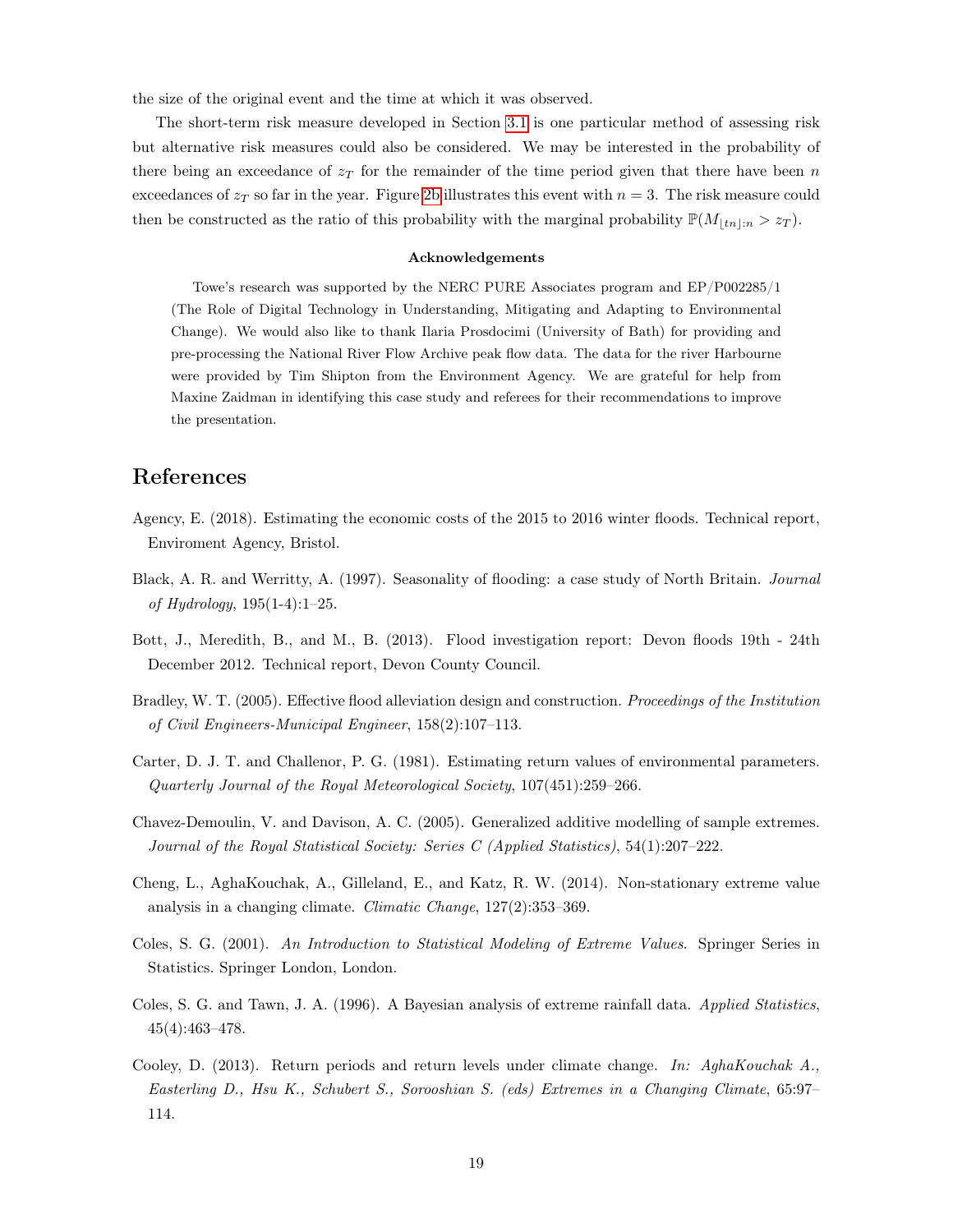- <span id="page-19-10"></span>Cooley, D., Nychka, D., and Naveau, P. (2007). Bayesian spatial modeling of extreme precipitation return levels. Journal of the American Statistical Association, 102(479):824–840.
- <span id="page-19-11"></span>Cooley, D. and Sain, S. (2010). Spatial hierarchical modeling of precipitation extremes from a regional climate model. Journal of Agricultural, Biological, and Environmental Statistics, 15(3):381–402.
- <span id="page-19-0"></span>Cresswell, R. (2012). South Devon catchment flood management plan: Summary report. Technical report, Environment Agency.
- <span id="page-19-3"></span>Davison, A. C. and Smith, R. L. (1990). Models for exceedances over high thresholds (with discussion). Journal of the Royal Statistical Society: Series B (Statistical Methodology), 52(3):393–442.
- <span id="page-19-8"></span>Eastoe, E. F. (2019). Non-stationarity in peaks-over-threshold river flows: a regional random effects model. Environmetrics.
- <span id="page-19-15"></span>Eastoe, E. F. and Tawn, J. A. (2009). Modelling non-stationary extremes with application to surface level ozone. Journal of the Royal Statistical Society: Series C (Applied Statistics), 58(1):25–45.
- <span id="page-19-7"></span>Eastoe, E. F. and Tawn, J. A. (2010). Statistical models for overdispersion in the frequency of peaks over threshold data for a flow series. Water Resources Research, 46(2):W02510.
- <span id="page-19-4"></span>Ferro, C. A. T. and Segers, J. (2003). Inference for clusters of extreme values. Journal of the Royal Statistical Society: Series B (Statistical Methodology), 65(2):545–556.
- <span id="page-19-12"></span>Gilks, W. R., Richardson, S., and Spiegelhalter, D. (1995). *Markov chain Monte Carlo in Practice.* CRC press.
- <span id="page-19-2"></span>Gilleland, E., Katz, R. W., and Naveau, P. (2017). Quantifying the risk of extreme events under climate change. *CHANCE*,  $30(4):30-36$ .
- <span id="page-19-1"></span>Hannaford, J. and Buys, G. (2012). Trends in seasonal river flow regimes in the UK. Journal of Hydrology, 475:158–174.
- <span id="page-19-16"></span>Her Majesty's Government (08 September 2016). National Flood Resilience Review. Technical report.
- <span id="page-19-5"></span>Hurrell, J. W., Kushnir, Y., Ottersen, G., and Visbeck, M. (2003). An overview of the North Atlantic Oscillation. The North Atlantic Oscillation: Climatic Significance and Environmental Impact, pages 1–35.
- <span id="page-19-14"></span>Keef, C., Tawn, J. A., and Svensson, C. (2009). Spatial risk assessment for extreme river flows. Journal of the Royal Statistical Society: Series C (Applied Statistics), 58(5):601–618.
- <span id="page-19-9"></span>Laird, N. M. and Ware, J. H. (1982). Random-effects models for longitudinal data. *Biometrics*, 1:963–974.
- <span id="page-19-6"></span>Lavers, D. A., Allan, R. P., Villarini, G., Lloyd-Hughes, B., Brayshaw, D. J., and Wade, A. J. (2013). Future changes in atmospheric rivers and their implications for winter flooding in Britain. *Environ*mental Research Letters, 8(3):034010.
- <span id="page-19-13"></span>NERC CEH (2018). National river flow archive (nrfa). Technical report, NERC CEH, Wallingford.